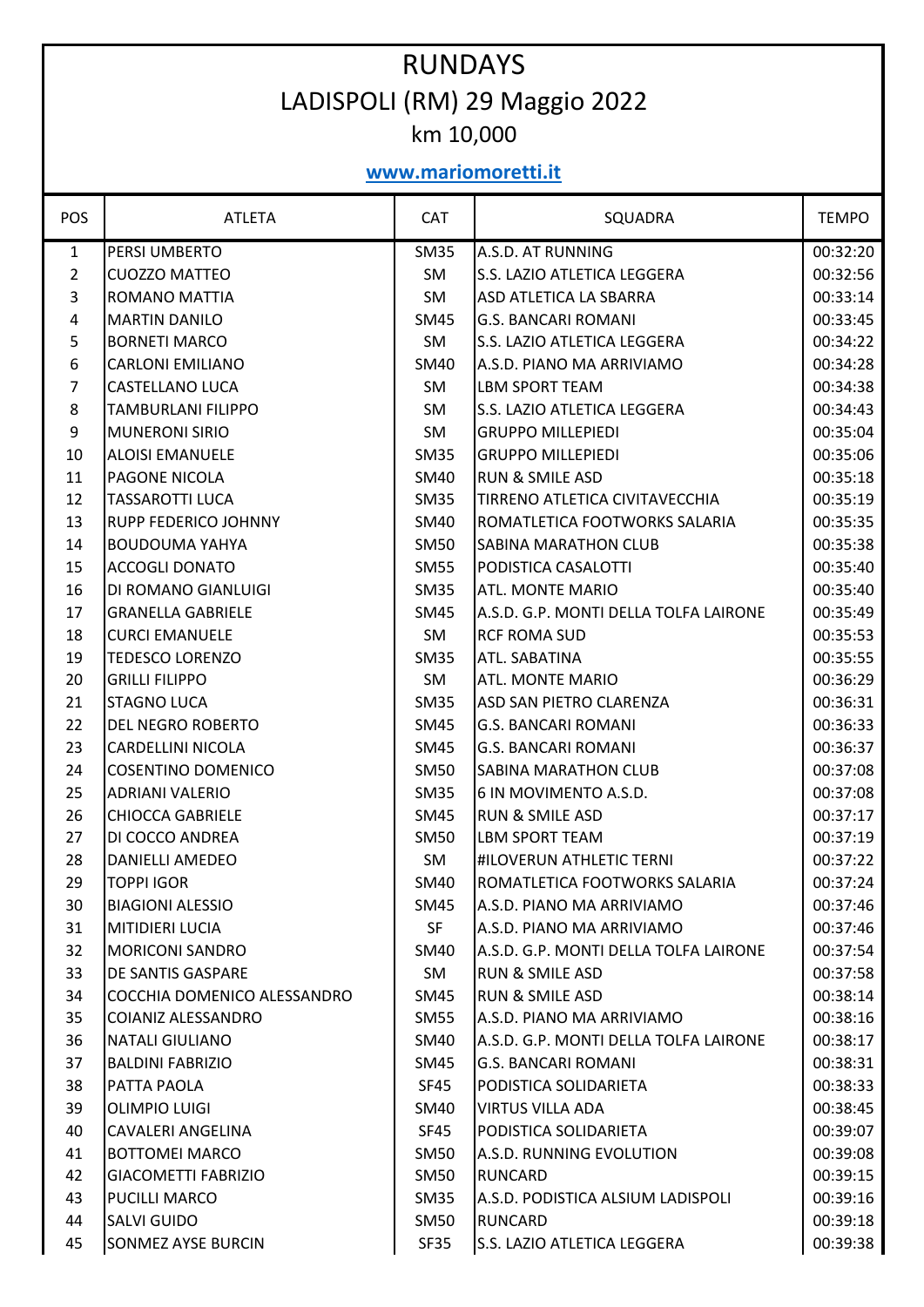| 46 | <b>CELOZZI MAURIZIO</b>        | SM45             | <b>ATLETICA FIANO ROMANO</b>          | 00:39:49 |
|----|--------------------------------|------------------|---------------------------------------|----------|
| 47 | <b>MAROCCA MATTIA</b>          | SM               | ATL. COLLEFERRO SEGNI                 | 00:39:51 |
| 48 | <b>BELLAVITE LUCA</b>          | SM45             | X-SOLID SPORT LAB ASD                 | 00:39:52 |
| 49 | <b>ANGIUS MATTEO</b>           | <b>SM40</b>      | <b>G.S. BANCARI ROMANI</b>            | 00:39:53 |
| 50 | <b>SEGOLONI FRANCESCO</b>      | SM               | RUNCARD                               | 00:39:55 |
| 51 | <b>CIRILLO YURI</b>            | SM45             | LBM SPORT TEAM                        | 00:39:56 |
| 52 | PORCHIANELLO MARCO             | SM35             | UISP COMITATO TERR.LE VITERBO         | 00:39:57 |
| 53 | <b>CAPONERI MARCO</b>          | <b>SM50</b>      | <b>G.S. BANCARI ROMANI</b>            | 00:39:58 |
| 54 | <b>EDOARDO NASTI</b>           | SM               | TIRRENO ATLETICA CIVITAVECCHIA        | 00:40:00 |
| 55 | <b>CONTI EMANUELE</b>          | <b>SM35</b>      | <b>S.S. LAZIO ATLETICA LEGGERA</b>    | 00:40:00 |
| 56 | <b>SICARI FABIO</b>            | SM45             | <b>G.S. BANCARI ROMANI</b>            | 00:40:00 |
| 57 | <b>BARI FRANCESCO</b>          | <b>SM45</b>      | A.S.D. PIANO MA ARRIVIAMO             | 00:40:04 |
| 58 | DALESSANDRO GUGLIELMO          | <b>SM45</b>      | PODISTICA SOLIDARIETA                 | 00:40:09 |
| 59 | <b>PRODIUS ROMAN</b>           | <b>SM40</b>      | LBM SPORT TEAM                        | 00:40:10 |
| 60 | <b>NASSO SILVIA</b>            | SF35             | TIRRENO ATLETICA CIVITAVECCHIA        | 00:40:17 |
| 61 | <b>CORSI DANIELE</b>           | SM40             | FORUM SPORT CENTER SSD SRL            | 00:40:23 |
| 62 | <b>GAMBACORTA FRANCESCO</b>    | SM               | <b>G.S. BANCARI ROMANI</b>            | 00:40:25 |
| 63 | <b>ZIBELLINI RICCARDO</b>      | SM               | RUNCARD                               | 00:40:26 |
| 64 | <b>RICCOBELLO EDOARDO</b>      | SM               | A.S.D. G.P. MONTI DELLA TOLFA LAIRONE | 00:40:29 |
| 65 | <b>PARRANO FABRIZIO</b>        | <b>SM35</b>      | RUNNERS CANINO ASD                    | 00:40:30 |
| 66 | <b>PERETTI MARCO</b>           | <b>SM35</b>      | <b>RUNNERS CANINO ASD</b>             | 00:40:31 |
| 67 | <b>FERRI FABRIZIO</b>          | SM45             | <b>GRUPPO MILLEPIEDI</b>              | 00:40:51 |
| 68 | PISCIOTTANO ROSSANO            | <b>SM50</b>      | RUNNERS CANINO ASD                    | 00:40:52 |
| 69 | <b>IANNILLI CARLO</b>          | SM60             | MILLEPIEDI 1978 ASD                   | 00:40:53 |
| 70 | MUCCICHINI FRANCESCO           | <b>SM35</b>      | <b>G.S. BANCARI ROMANI</b>            | 00:40:58 |
| 71 | COCCIOLO ANDREA                | <b>SM50</b>      | <b>G.S. BANCARI ROMANI</b>            | 00:41:14 |
| 72 | <b>BIZZARRI NICOLA</b>         | SM45             | <b>G.S. BANCARI ROMANI</b>            | 00:41:24 |
| 73 | <b>SCARDINI GEA</b>            | <b>SF</b>        | S.S. LAZIO ATLETICA LEGGERA           | 00:41:28 |
| 74 | <b>CASALI OLIVIERO</b>         | SM45             | PODISTICA CASALOTTI                   | 00:41:30 |
| 75 | <b>PROJETTI ANDREA</b>         | SM               | <b>LBM SPORT TEAM</b>                 | 00:41:30 |
|    | <b>GIANNINI EUGENIO</b>        |                  |                                       |          |
| 76 |                                | SM45             | <b>ATL. MONTE MARIO</b>               | 00:41:35 |
| 77 | <b>CARMINATI ALEANDRO</b>      | SM45             | <b>RUN &amp; SMILE ASD</b>            | 00:41:36 |
| 78 | <b>MERCURI MARCO</b>           | <b>SM55</b>      | A.S.D. PIANO MA ARRIVIAMO             | 00:41:37 |
| 79 | <b>MICHESI DANIELE</b>         | SM40             | TIRRENO ATLETICA CIVITAVECCHIA        | 00:41:43 |
| 80 | <b>GALOTTA MARCO SALVATORE</b> | SM45             | A.S.D. VEGAN POWER TEAM               | 00:41:44 |
| 81 | <b>DE IULIS STEFANO</b>        | <b>SM55</b>      | <b>G.S. BANCARI ROMANI</b>            | 00:41:45 |
| 82 | <b>BITTARELLI GUGLIELMO</b>    | <b>SM50</b>      | LBM SPORT TEAM                        | 00:41:52 |
| 83 | <b>CASABURI IVAN</b>           | SM40             | <b>G.S. BANCARI ROMANI</b>            | 00:41:57 |
| 84 | LAMASTRA SAVINO                | <b>SM55</b>      | A.S.D. G.P. MONTI DELLA TOLFA LAIRONE | 00:41:57 |
| 85 | <b>GIORGIO ROBERTO</b>         | <b>SM50</b>      | LAZIO RUNNERS TEAM A.S.D.             | 00:42:01 |
| 86 | CORSO LUISA ASSUNTA            | SF45             | A.S.D. PIANO MA ARRIVIAMO             | 00:42:03 |
| 87 | POLINARI SIMONE                | SM40             | <b>G.S. BANCARI ROMANI</b>            | 00:42:06 |
| 88 | <b>MANCUSO FABIO</b>           | SM45             | A.S.D. PIANO MA ARRIVIAMO             | 00:42:11 |
| 89 | <b>BERNARDINI DANILO</b>       | SM <sub>35</sub> | A.S.D. AT RUNNING                     | 00:42:12 |
| 90 | <b>GIONFRIDDO MATTEO</b>       | SM               | PODISTICA SOLIDARIETA                 | 00:42:16 |
| 91 | DI GIACOMO TONI                | SM45             | LBM SPORT TEAM                        | 00:42:18 |
| 92 | <b>CAPUANO PAOLO</b>           | SM50             | S.S. LAZIO ATLETICA LEGGERA           | 00:42:31 |
| 93 | <b>JORIO VALERIO</b>           | <b>SM55</b>      | <b>G.S. BANCARI ROMANI</b>            | 00:42:31 |
| 94 | <b>BORGOGNONI MARCO</b>        | SM45             | RUNNERS CANINO ASD                    | 00:42:39 |
| 95 | PAPI PAOLO                     | <b>SM55</b>      | S.S. LAZIO ATLETICA LEGGERA           | 00:42:46 |
| 96 | LUSTRO JACOPO                  | <b>SM40</b>      | X-SOLID SPORT LAB ASD                 | 00:42:46 |
| 97 | <b>FRANCISCI FABIO</b>         | SM60             | <b>G.S. BANCARI ROMANI</b>            | 00:42:49 |
| 98 | <b>CRISTOFORI ANDREA</b>       | <b>SM40</b>      | LBM SPORT TEAM                        | 00:42:51 |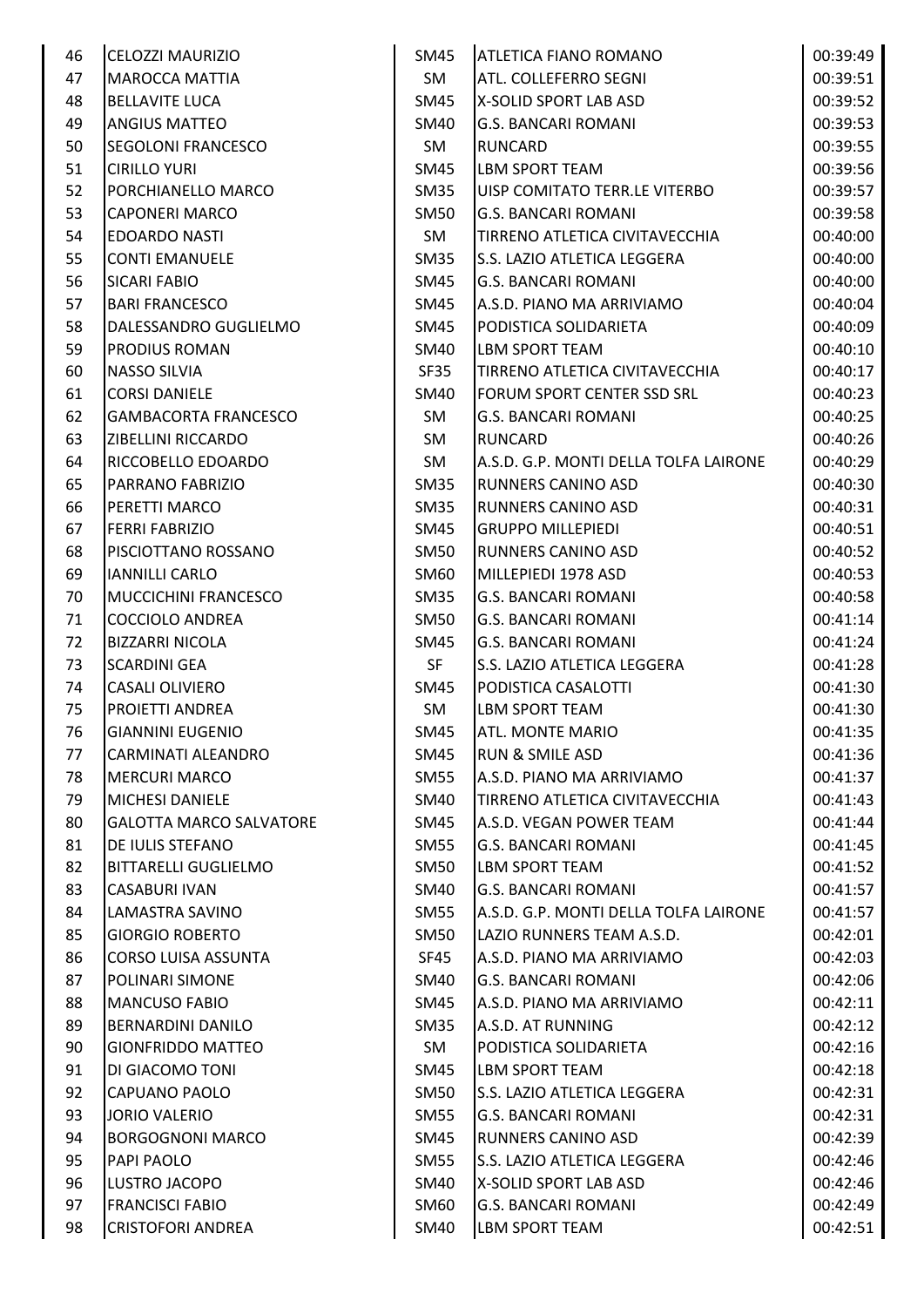| 99  | PETRONI GIANLUCA                | <b>SM50</b> | <b>G.S. BANCARI ROMANI</b>            | 00:42:51 |
|-----|---------------------------------|-------------|---------------------------------------|----------|
| 100 | <b>TERRACCIANO CARMINE</b>      | <b>SM45</b> | PODISTICA POMEZIA A.S.D.              | 00:42:53 |
| 101 | <b>MARTINELLI ANGELA</b>        | SF45        | <b>LBM SPORT TEAM</b>                 | 00:42:55 |
| 102 | <b>FALABELLA FABRIZIO</b>       | <b>SM55</b> | <b>GRUPPO MILLEPIEDI</b>              | 00:42:59 |
| 103 | DANUBIO SAVERIO                 | <b>SM35</b> | <b>IPPOLIFE S.S.D. A R.L.</b>         | 00:42:59 |
| 104 | <b>PERSI ELISA</b>              | SF40        | ASD ATLETICO MONTEROTONDO             | 00:43:02 |
| 105 | PICCARDI ARMANDO                | SM45        | <b>G.S. BANCARI ROMANI</b>            | 00:43:02 |
| 106 | <b>ROSSI GIUSEPPE</b>           | SM45        | <b>RUNCARD</b>                        | 00:43:07 |
| 107 | D'EUSTACCHIO STEFANO            | <b>SM40</b> | <b>LBM SPORT TEAM</b>                 | 00:43:10 |
| 108 | <b>FRANCO RODRIGO ALEJANDRO</b> | <b>SM40</b> | PUROSANGUE ATHLETICS CLUB             | 00:43:12 |
| 109 | VESPAZIANI NICOLO'              | SM          | <b>ATLETICA FIANO ROMANO</b>          | 00:43:12 |
| 110 | <b>SCHIRRIPA ROBERTO</b>        | <b>SM50</b> | <b>G.S. BANCARI ROMANI</b>            | 00:43:21 |
| 111 | <b>ACHILLE GIANLUCA</b>         | <b>SM50</b> | A.S.D. PIANO MA ARRIVIAMO             | 00:43:21 |
| 112 | <b>FUNARI GIUSEPPE</b>          | <b>SM45</b> | A.S.D. G.P. MONTI DELLA TOLFA LAIRONE | 00:43:24 |
| 113 | RAPPA GIOVANNI                  | <b>SM40</b> | LIBERTAS ATLETICA 88 ACERRA           | 00:43:26 |
| 114 | DE SOSSI ARMANDO MARIA          | <b>SM55</b> | <b>G.S. BANCARI ROMANI</b>            | 00:43:28 |
| 115 | DI BIASE BERARDINO              | SM          | <b>ATL. SABATINA</b>                  | 00:43:33 |
| 116 | <b>BENEDETTI MARCO</b>          | SM          | <b>RUNCARD</b>                        | 00:43:34 |
| 117 | <b>FARINA IGNAZIO STEFANO</b>   | <b>SM55</b> | <b>G.S. BANCARI ROMANI</b>            | 00:43:35 |
| 118 | <b>BAZZONI ELEONORA</b>         | SF35        | <b>RUN &amp; SMILE ASD</b>            | 00:43:35 |
| 119 | <b>BRUTI EMILIANO</b>           | <b>SM45</b> | <b>RUNCARD</b>                        | 00:43:37 |
| 120 | <b>FABIANI ANTONIO</b>          | <b>SM50</b> | <b>RUN &amp; SMILE ASD</b>            | 00:43:44 |
| 121 | <b>SCOCCIA GIUSEPPE</b>         | <b>SM60</b> | <b>G.S. BANCARI ROMANI</b>            | 00:43:49 |
| 122 | ARCIUOLO GIANLUCA               | <b>SM40</b> | <b>G.S. BANCARI ROMANI</b>            | 00:43:51 |
| 123 | <b>MICHESI VALTER</b>           | SM65        | <b>TIRRENO ATLETICA CIVITAVECCHIA</b> | 00:43:56 |
| 124 | <b>MASCARO ANTONIO</b>          | <b>SM55</b> | <b>G.S. BANCARI ROMANI</b>            | 00:43:57 |
| 125 | <b>GIOVAGNOLI VALERIO</b>       | <b>SM50</b> | S.S. LAZIO ATLETICA LEGGERA           | 00:43:59 |
| 126 | DI MARCO LUCIANO                | <b>SM60</b> | A.S.D. G.P. MONTI DELLA TOLFA LAIRONE | 00:44:09 |
| 127 | <b>VELLUCCI IVANO</b>           | <b>SM40</b> | X-SOLID SPORT LAB ASD                 | 00:44:14 |
| 128 | <b>MORICONI MARZIO</b>          | <b>SM40</b> | <b>RUN &amp; SMILE ASD</b>            | 00:44:15 |
| 129 | <b>MANNONI PIETRO</b>           | <b>SM55</b> | <b>CAIVANO RUNNERS</b>                | 00:44:15 |
| 130 | <b>FERRARA MARCELLO</b>         | SM45        | A.S.D. GO RUNNING                     | 00:44:20 |
| 131 | <b>FURLAN CLAUDIO</b>           | SM60        | A.S.D. G.P. MONTI DELLA TOLFA LAIRONE | 00:44:21 |
| 132 | <b>BIANCO GIAMPAOLO</b>         | SM40        | A.S. AMATORI VILLA PAMPHILI           | 00:44:21 |
| 133 | <b>VARGETTO SARA</b>            | JF          | ATHLETICA VATICANA A.S.D.             | 00:44:25 |
| 134 | MORBIDELLI EMILIANO             | <b>SM45</b> | ATHLETICA VATICANA A.S.D.             | 00:44:25 |
| 135 | <b>ANACLERICO FRANCESCO</b>     | <b>SM40</b> | <b>PUROSANGUE ATHLETICS CLUB</b>      | 00:44:31 |
| 136 | MONTALBANO FRANCESCO            | <b>SM50</b> | <b>PUROSANGUE ATHLETICS CLUB</b>      | 00:44:32 |
| 137 | ARNAUD PERALTA VIRGINIA         | <b>SF35</b> | A.S.D. ATLETICA NEPI                  | 00:44:33 |
| 138 | NICOTRA GIOVANNI                | <b>SM50</b> | A.S.D. PODISTICA APRILIA              | 00:44:36 |
| 139 | <b>BALWAS WIOLETTA</b>          | SF45        | <b>GRUPPO MILLEPIEDI</b>              | 00:44:36 |
| 140 | PELLOUX LUCA                    | SM40        | A.S.D. CAFFARELLA RUNNERS             | 00:44:40 |
| 141 | <b>FIRERA MARCO</b>             | SM          | <b>ATLETICA FIANO ROMANO</b>          | 00:44:45 |
| 142 | <b>SAULLI CARLO</b>             | SM55        | S.S. LAZIO ATLETICA LEGGERA           | 00:44:51 |
| 143 | <b>CURCI FRANCESCO</b>          | SM          | A.S.D. ACSI IT ATLETICA               | 00:44:53 |
| 144 | <b>CELLUPICA VALERIO</b>        | <b>SM35</b> | X-SOLID SPORT LAB ASD                 | 00:44:57 |
| 145 | DE LUCA LUIGI                   | SM45        | A.S.D. RINCORRO                       | 00:44:57 |
| 146 | MEGRE BELTRAN ALEXEI            | <b>SM35</b> | <b>RUN &amp; SMILE ASD</b>            | 00:44:57 |
| 147 | <b>FIORANI GABRIELE</b>         | SM          | A.S.D. RINCORRO                       | 00:44:58 |
| 148 | <b>VASSALLO SALVATORE</b>       | <b>SM40</b> | A.S.D. RINCORRO                       | 00:44:58 |
| 149 | <b>NAFRA FABIO</b>              | <b>SM50</b> | PODISTICA CASALOTTI                   | 00:44:58 |
| 150 | <b>ROSSI MARCO LUIGI</b>        | <b>SM55</b> | <b>G.S. BANCARI ROMANI</b>            | 00:44:58 |
| 151 | <b>MELONE TECLA</b>             | SF50        | X-SOLID SPORT LAB ASD                 | 00:44:59 |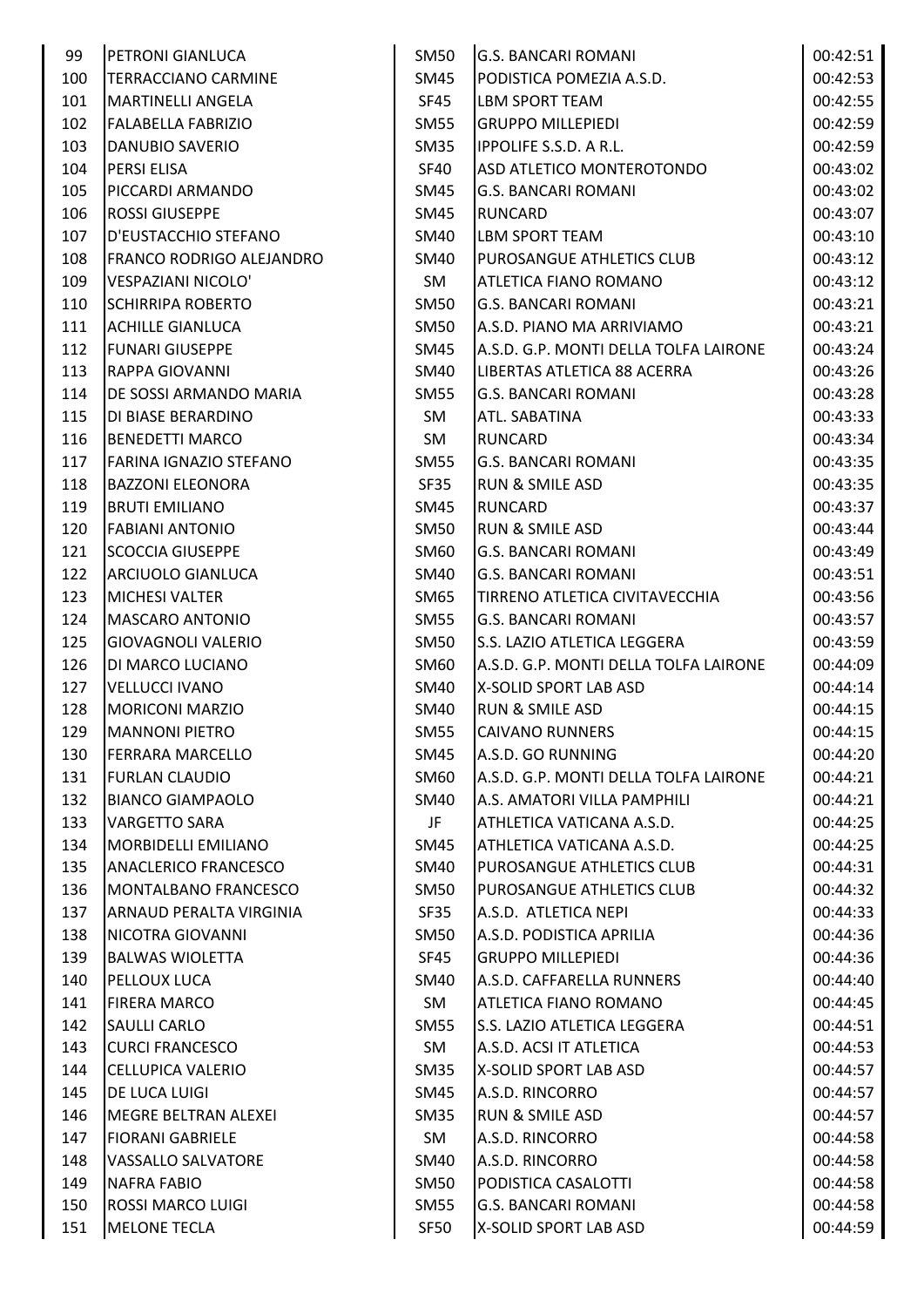| 152 | SOLLAZZO ALESSANDRO        | <b>SM50</b> | A.S.D. GO RUNNING                     | 00:45:00 |
|-----|----------------------------|-------------|---------------------------------------|----------|
| 153 | DI MARCO STEFANO           | SM45        | A.S. AMATORI VILLA PAMPHILI           | 00:45:00 |
| 154 | <b>FERRARO ANTONIO</b>     | SM40        | X-SOLID SPORT LAB ASD                 | 00:45:00 |
| 155 | ROGO ALESSANDRO            | <b>SM50</b> | <b>RUNNERS CANINO ASD</b>             | 00:45:03 |
| 156 | PARASMO MARCO              | <b>SM45</b> | A.S.D. CENTRO FITNESS MONTELLO        | 00:45:07 |
| 157 | LANGELLA MICHELE           | <b>SM65</b> | <b>LIBERO</b>                         | 00:45:08 |
| 158 | <b>SCHINA MASSIMILIANO</b> | <b>SM50</b> | PODISTICA SOLIDARIETA                 | 00:45:10 |
| 159 | <b>ARDU ANDREA</b>         | SM          | PODISTICA SOLIDARIETA                 | 00:45:12 |
| 160 | RIPPO DAVIDE               | <b>SM45</b> | <b>RUN &amp; SMILE ASD</b>            | 00:45:13 |
| 161 | <b>ROBERTI MARCO</b>       | <b>SM45</b> | A.S.D. RINCORRO                       | 00:45:16 |
| 162 | <b>GHASSEM HAMID</b>       | <b>SM60</b> | PODISTICA CASALOTTI                   | 00:45:19 |
| 163 | ANNUNZIATA ROSARIO         | <b>SM50</b> | A.S.D. PODISTICA PRIMAVALLE           | 00:45:21 |
| 164 | ABBATE SALVATORE PANFILO   | <b>SM55</b> | A.S.D. G.P. MONTI DELLA TOLFA LAIRONE | 00:45:22 |
| 165 | PALOMBI ANDREA             | <b>SM50</b> | A.S.D. G.P. MONTI DELLA TOLFA LAIRONE | 00:45:24 |
| 166 | <b>VINCI SILVIA</b>        | SF45        | <b>PUROSANGUE ATHLETICS CLUB</b>      | 00:45:24 |
| 167 | <b>URBANI DANIELE</b>      | <b>SM50</b> | <b>FORUM SPORT CENTER SSD SRL</b>     | 00:45:26 |
| 168 | <b>LISI CLAUDIO</b>        | <b>SM50</b> | <b>ATLETICA FIANO ROMANO</b>          | 00:45:34 |
| 169 | ORECCHIA SILVIA            | <b>SF40</b> | <b>ATL. MONTE MARIO</b>               | 00:45:42 |
| 170 | <b>TORNARI MARCO</b>       | <b>SM50</b> | A.S.D. RINCORRO                       | 00:45:42 |
| 171 | RANIERI ILARIA             | <b>SF</b>   | <b>LBM SPORT TEAM</b>                 | 00:45:44 |
| 172 | <b>FLORE EMILIANO</b>      | SM45        | <b>GRUPPO MILLEPIEDI</b>              | 00:45:49 |
| 173 | <b>VERACINI GIANNI</b>     | <b>SM55</b> | PODISTICA CASALOTTI                   | 00:45:52 |
| 174 | <b>FERRANTI FEDERICO</b>   | SM          | <b>RUNCARD</b>                        | 00:46:05 |
| 175 | <b>CASTELLANO GIUSEPPE</b> | <b>SM35</b> | <b>G.S. BANCARI ROMANI</b>            | 00:46:06 |
| 176 | <b>CREO ALESSIO</b>        | SM          | A.S.D. PODISTICA APRILIA              | 00:46:11 |
| 177 | TUE' VALENTINA             | SF40        | PODISTICA SOLIDARIETA                 | 00:46:19 |
| 178 | <b>CUOMO LUCA</b>          | SM45        | X-SOLID SPORT LAB ASD                 | 00:46:19 |
| 179 | <b>GORI GIANLUCA</b>       | <b>SM50</b> | A.S.D. G.P. MONTI DELLA TOLFA LAIRONE | 00:46:20 |
| 180 | LONGHITANO DAVID           | <b>SM45</b> | <b>RUNCARD</b>                        | 00:46:22 |
| 181 | DI MARZIO MAURIZIO         | SM60        | <b>ATL. MONTE MARIO</b>               | 00:46:22 |
| 182 | <b>SELLITTO RICCARDO</b>   | SM          | <b>RUNCARD</b>                        | 00:46:23 |
| 183 | <b>FORNARI FABRIZIO</b>    | <b>SM50</b> | <b>GRUPPO MILLEPIEDI</b>              | 00:46:25 |
| 184 | <b>BALDINI STEFANO</b>     | <b>SM50</b> | <b>G.S. BANCARI ROMANI</b>            | 00:46:27 |
| 185 | PANCIANESCHI LUCA          | SM          | <b>RUNCARD</b>                        | 00:46:30 |
| 186 | PAOLUCCI VALENTINA         | <b>SF40</b> | <b>ATL. MONTE MARIO</b>               | 00:46:32 |
| 187 | <b>BALZAMONTI DANIELE</b>  | <b>SM40</b> | A.S.D. GO RUNNING                     | 00:46:33 |
| 188 | <b>MERCURI TIZIANO</b>     | SM60        | A.S.D. PIANO MA ARRIVIAMO             | 00:46:34 |
| 189 | <b>ANDRIAN ALBERTO</b>     | <b>SM50</b> | <b>G.S. BANCARI ROMANI</b>            | 00:46:35 |
| 190 | DE CARIS DANIELE           | <b>SM40</b> | <b>FORUM SPORT CENTER SSD SRL</b>     | 00:46:35 |
| 191 | <b>CARBONE ADAMO</b>       | SM45        | <b>G.S. BANCARI ROMANI</b>            | 00:46:38 |
| 192 | LEONARDI GIANPAOLO         | <b>SM60</b> | ALTO LAZIO A.S.D.                     | 00:46:42 |
| 193 | <b>RICCI EGIDIO</b>        | <b>SM40</b> | <b>PODISTICA CIAMPINO</b>             | 00:46:43 |
| 194 | <b>VEGGETTI #NOME?</b>     | <b>SM50</b> | <b>RUN &amp; SMILE ASD</b>            | 00:46:47 |
| 195 | <b>CORTESE MAURIZIO</b>    | <b>SM55</b> | <b>RUN &amp; SMILE ASD</b>            | 00:46:49 |
| 196 | <b>CIATTI ANDREA</b>       | SM          | POLISPORTIVA MONTALTO ASD             | 00:46:51 |
| 197 | <b>MERANTE PASQUALE</b>    | SM40        | ALTO LAZIO A.S.D.                     | 00:46:53 |
| 198 | NAPOLEONE LOREDANA         | SF50        | A.S.D. PODISTICA PRIMAVALLE           | 00:46:54 |
| 199 | <b>FORNARI ANTONIO</b>     | <b>SM55</b> | A.S.D. PIANO MA ARRIVIAMO             | 00:46:56 |
| 200 | AMADEI ANDREA              | <b>SM50</b> | X-SOLID SPORT LAB ASD                 | 00:46:57 |
| 201 | D'ALESSANDRA ANDREA ANGELO | <b>SM50</b> | A.S.D. PIANO MA ARRIVIAMO             | 00:46:59 |
| 202 | PONTANI MAURO              | <b>SM45</b> | <b>RUNCARD</b>                        | 00:47:01 |
| 203 | <b>GIOVAGNOLI MICHELE</b>  | <b>SM40</b> | <b>RUN &amp; SMILE ASD</b>            | 00:47:04 |
| 204 | LONZI CLAUDIO              | <b>SM50</b> | S.S. LAZIO ATLETICA LEGGERA           | 00:47:05 |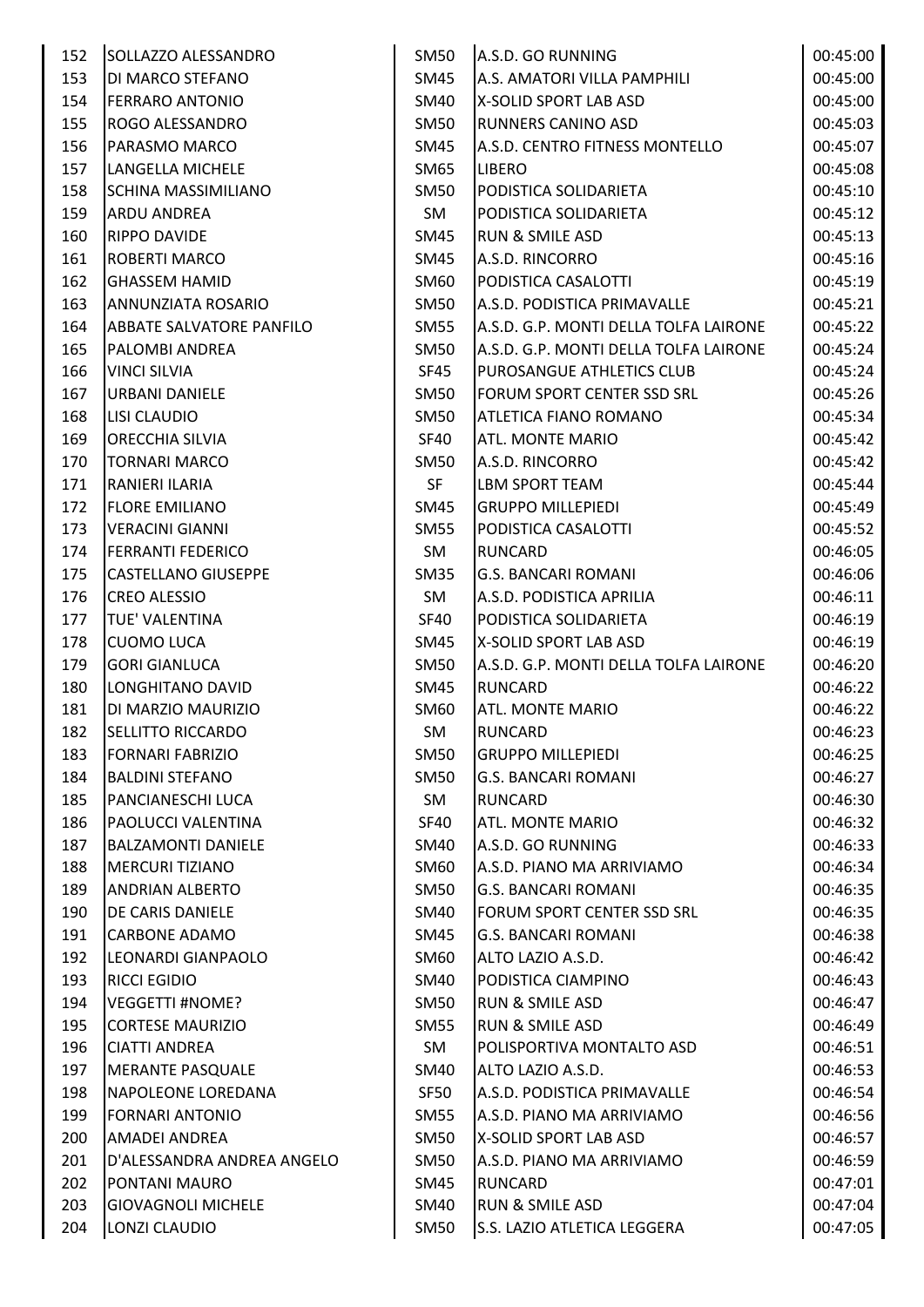| 205 | <b>CIOCCHETTI SIMONE</b>             | SM40             | ATHLETICA VATICANA A.S.D.             | 00:47:08 |
|-----|--------------------------------------|------------------|---------------------------------------|----------|
| 206 | D'AGOSTINO MAURO                     | SM45             | A.S.D. PIANO MA ARRIVIAMO             | 00:47:08 |
| 207 | <b>MARGOTTI PAOLO</b>                | <b>SM55</b>      | <b>RUN &amp; SMILE ASD</b>            | 00:47:14 |
| 208 | <b>ASTORI WALTER</b>                 | SM40             | <b>G.S. BANCARI ROMANI</b>            | 00:47:17 |
| 209 | <b>FANTOZZI MARIO</b>                | <b>SM40</b>      | A.S.D. PODISTICA ALSIUM LADISPOLI     | 00:47:17 |
| 210 | <b>CECCONI FRANCESCO</b>             | <b>SM50</b>      | <b>G.S. CAT SPORT ROMA</b>            | 00:47:17 |
| 211 | <b>CALABRINI CESARE</b>              | SM35             | ATLETICA FIANO ROMANO                 | 00:47:20 |
| 212 | <b>BIAGIOLI MARCO</b>                | <b>SM50</b>      | S.S. LAZIO ATLETICA LEGGERA           | 00:47:20 |
| 213 | D'ALESSIO ALEXIO                     | <b>SM45</b>      | PODISTICA SOLIDARIETA                 | 00:47:21 |
| 214 | <b>CAVARRA MARCO</b>                 | <b>SM50</b>      | <b>G.S. BANCARI ROMANI</b>            | 00:47:23 |
| 215 | DE PETRIS ALBERTO                    | SM35             | X-SOLID SPORT LAB ASD                 | 00:47:26 |
| 216 | <b>ESCOBANAS PIERRE ANTHONY CRUZ</b> | SM               | LBM SPORT TEAM                        | 00:47:27 |
| 217 | <b>CASULA ROBERTO</b>                | <b>SM50</b>      | <b>RIFONDAZIONE PODISTICA</b>         | 00:47:27 |
| 218 | <b>SALVIONI MARA</b>                 | SF65             | PODISTICA CASALOTTI                   | 00:47:28 |
| 219 | DE MICO FEDERICO                     | SM <sub>35</sub> | <b>ATLETICA FIANO ROMANO</b>          | 00:47:29 |
| 220 | <b>COLLATINA CHIARA</b>              | SF               | PODISTICA SOLIDARIETA                 | 00:47:30 |
| 221 | <b>BOSCHETTI MAURO</b>               | SM55             | A.S.D. PIANO MA ARRIVIAMO             | 00:47:39 |
| 222 | PAONE DAVIDE                         | SM               | A.S.D. PIANO MA ARRIVIAMO             | 00:47:40 |
| 223 | <b>CASTELLI LUCA</b>                 | <b>SM40</b>      | PODISTICA CASALOTTI                   | 00:47:41 |
| 224 | SQUADRANI MAURIZIO                   | SM45             | <b>ATLETICA FIANO ROMANO</b>          | 00:47:44 |
| 225 | <b>SALVATORI FERRUCCIO</b>           | SM45             | <b>RUNCARD</b>                        | 00:47:48 |
| 226 | <b>SCOPONI CARMEN IONELA</b>         | SF               | PODISTICA CASALOTTI                   | 00:47:50 |
| 227 | <b>SGLAVO VINCENZO</b>               | SM <sub>60</sub> | <b>ASD ENEA</b>                       | 00:47:52 |
| 228 | DE SIMONE ARIANNA                    | <b>SF</b>        | <b>LBM SPORT TEAM</b>                 | 00:47:56 |
| 229 | <b>STARTARI ANDREA</b>               | SM <sub>35</sub> | <b>WORKOUTGYM A.S.D.</b>              | 00:47:56 |
| 230 | <b>ARIGONI CLAUDIA</b>               | SF35             | ALTO LAZIO A.S.D.                     | 00:47:58 |
| 231 | <b>BUDANO ANDREA</b>                 | SM40             | PODISTICA CASALOTTI                   | 00:47:59 |
| 232 | <b>CIMINARI GIOVANNI</b>             | <b>SM50</b>      | A.S.D. RINCORRO                       | 00:48:02 |
| 233 | <b>ANDRENACCI NATASCIA</b>           | SF45             | <b>ASD ENEA</b>                       | 00:48:05 |
| 234 | <b>FAZIOLI FRANCO</b>                | <b>SM55</b>      | 992 RUNNING ASD                       | 00:48:08 |
| 235 | <b>BIACIONI VALENTINA</b>            | <b>SF40</b>      | A.S.D. PODISTICA APRILIA              | 00:48:08 |
| 236 | <b>CICCIOLA MARIA PIA</b>            | <b>SF55</b>      | 992 RUNNING ASD                       | 00:48:08 |
| 237 | <b>FISICHELLA DANIELE</b>            | SM45             | A.S.D. PIANO MA ARRIVIAMO             | 00:48:10 |
| 238 | <b>VELLETRANI SILVIA</b>             | <b>SF45</b>      | A.S.D. PIANO MA ARRIVIAMO             | 00:48:11 |
| 239 | <b>FRANCICA LUCA</b>                 | <b>SM35</b>      | A.S.D. PIANO MA ARRIVIAMO             | 00:48:11 |
| 240 | <b>CEPPITELLI AGOSTINO</b>           | SM45             | <b>RUNNERS CANINO ASD</b>             | 00:48:12 |
| 241 | PEZZATINI CLAUDIA                    | SF45             | <b>RUN &amp; SMILE ASD</b>            | 00:48:14 |
| 242 | <b>COCCHI GIOELE</b>                 | <b>SM35</b>      | <b>GRUPPO MILLEPIEDI</b>              | 00:48:15 |
| 243 | SABINI FLAMINIA                      | <b>SF45</b>      | <b>CIRCOLO CANOTTIERI ANIENE</b>      | 00:48:16 |
| 244 | <b>STEFANI PIERFRANCESCO</b>         | SM40             | ASD ATLETICA SANTA MARINELLA          | 00:48:17 |
| 245 | <b>VERNA CRISTINA</b>                | <b>SF55</b>      | X-SOLID SPORT LAB ASD                 | 00:48:25 |
| 246 | <b>MARTELLACCI GIANLUCA</b>          |                  | <b>G.S. CAT SPORT ROMA</b>            |          |
|     |                                      | SM50             |                                       | 00:48:30 |
| 247 | <b>BACIUCCHI LUDOVICA</b>            | <b>SF</b>        | <b>G.S. BANCARI ROMANI</b>            | 00:48:30 |
| 248 | <b>ANNINI ALAN</b>                   | <b>SM50</b>      | A.S.D. PIANO MA ARRIVIAMO             | 00:48:30 |
| 249 | D'ARPINO MASSIMILIANO                | SM40             | A.S.D. TRA LE RIGHE                   | 00:48:34 |
| 250 | <b>LORI VALERIA</b>                  | <b>SF40</b>      | A.S.D. VILLA DE SANCTIS               | 00:48:39 |
| 251 | <b>GAVIOLI PAOLO</b>                 | <b>SM55</b>      | A.S.D. PI8 RUNNING                    | 00:48:44 |
| 252 | <b>MONALDI ANGELO</b>                | SM <sub>60</sub> | A.S.D. G.P. MONTI DELLA TOLFA LAIRONE | 00:48:44 |
| 253 | <b>BACCHIEGA CRISTINA</b>            | SF               | <b>GRUPPO MILLEPIEDI</b>              | 00:48:45 |
| 254 | RINALDI SIMONA                       | <b>SF45</b>      | <b>RUNCARD</b>                        | 00:48:49 |
| 255 | VITTA. GIUSEPPE                      | SM55             | GRUPPO PODISTICO PERSOMIL A.S.D.      | 00:48:52 |
| 256 | <b>VARGETTO PAOLO</b>                | SM45             | ATHLETICA VATICANA A.S.D.             | 00:48:57 |
| 257 | <b>FIERIMONTE CHIARA</b>             | <b>SF40</b>      | RUN & SMILE ASD                       | 00:49:00 |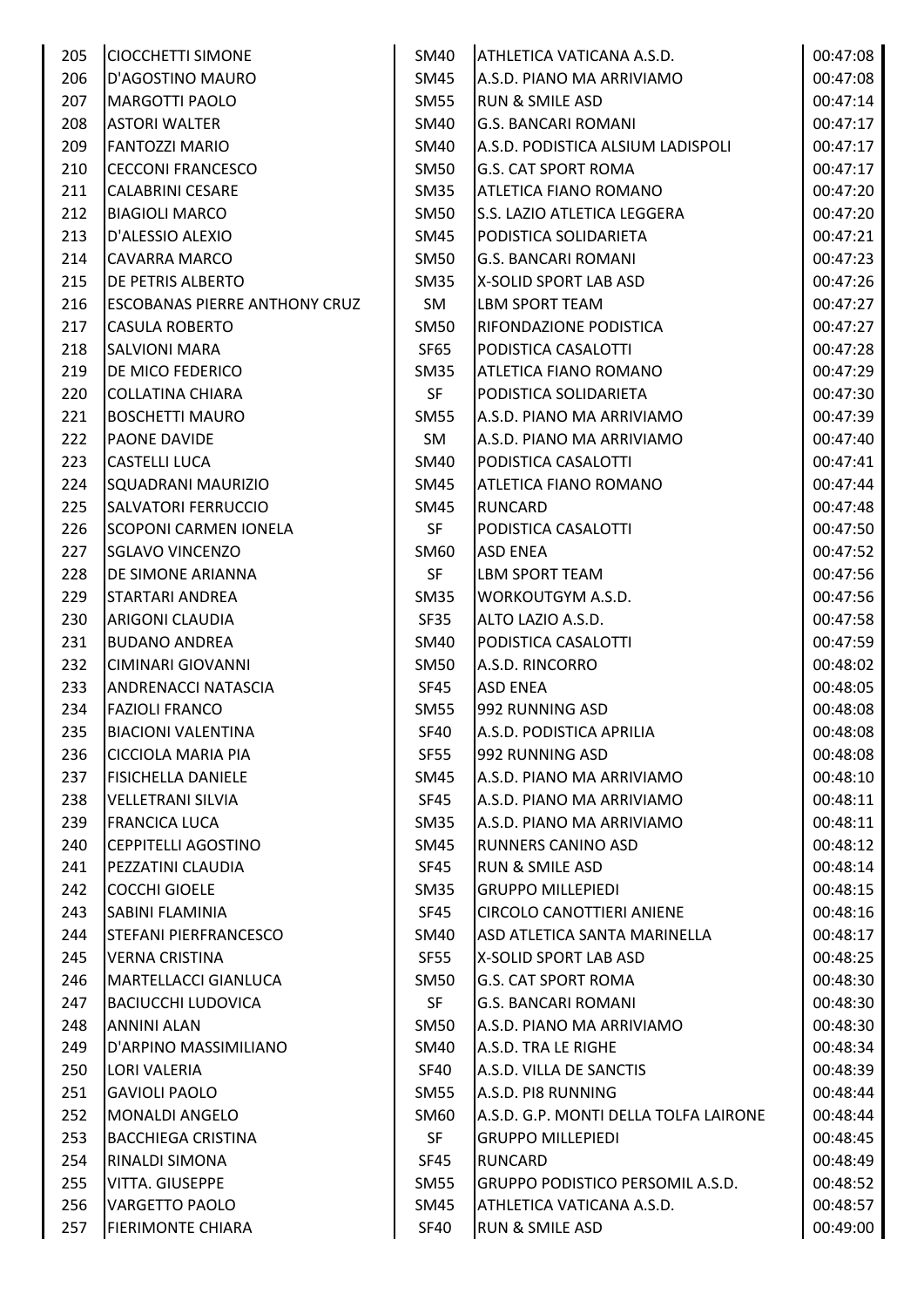| 258 | <b>SAMMARCO COSTANTINO</b>     | SM55        | <b>LBM SPORT TEAM</b>                 | 00:49:00 |
|-----|--------------------------------|-------------|---------------------------------------|----------|
| 259 | <b>TIBERI ROBERTA</b>          | <b>SF</b>   | A.S.D. PIANO MA ARRIVIAMO             | 00:49:09 |
| 260 | <b>ILARDO ROBERTO</b>          | SM40        | A.S.D. PIANO MA ARRIVIAMO             | 00:49:09 |
| 261 | <b>FOCARDI GABRIELE</b>        | SM          | A.S.D. PIANO MA ARRIVIAMO             | 00:49:09 |
| 262 | SACCHINELLI NATASCIA           | <b>SF</b>   | <b>LBM SPORT TEAM</b>                 | 00:49:10 |
| 263 | <b>DIOSI STEFANO</b>           | SM40        | A.S.D. PODISTICA ALSIUM LADISPOLI     | 00:49:11 |
| 264 | DO CARMO FAYAD KENIA           | SF45        | <b>RUN &amp; SMILE ASD</b>            | 00:49:14 |
| 265 | <b>BELLISI MAURIZIO</b>        | <b>SM70</b> | <b>MARATHON ROMA CASTELFUSANO</b>     | 00:49:16 |
| 266 | <b>MEASSI GIAMPIERO</b>        | <b>SM55</b> | <b>RUNNERS CANINO ASD</b>             | 00:49:17 |
| 267 | <b>FORTI GIANLUCA</b>          | SM45        | <b>IPPOLIFE S.S.D. A R.L.</b>         | 00:49:18 |
| 268 | <b>BRISTOT LAURA</b>           | SF          | A.S. AMATORI VILLA PAMPHILI           | 00:49:21 |
| 269 | <b>ABATE FABRIZIO</b>          | <b>SM50</b> | <b>G.S. BANCARI ROMANI</b>            | 00:49:24 |
| 270 | <b>TOPPANO ANDREA</b>          | <b>SM55</b> | <b>G.S. BANCARI ROMANI</b>            | 00:49:25 |
| 271 | <b>CALAMITA LUCIANO</b>        | <b>SM45</b> | <b>RUNCARD</b>                        | 00:49:25 |
| 272 | <b>GRASSETTI ANDREA</b>        | <b>SM45</b> | ATL.BANCA DI PESAROC.STORICO          | 00:49:26 |
| 273 | LUCCHESE MATTEO                | <b>SM40</b> | A.S.D. PODISTICA VEIO                 | 00:49:26 |
| 274 | PETTACCIO STEFANO              | <b>SM50</b> | <b>G.S. BANCARI ROMANI</b>            | 00:49:27 |
| 275 | <b>GAUDENZI ROBERTO</b>        | SM          | A.S.D. PIANO MA ARRIVIAMO             | 00:49:29 |
| 276 | RICCIARDI DANILO               | <b>SM40</b> | <b>TEAM CAMELOT</b>                   | 00:49:29 |
| 277 | RICCARDI NADIA                 | SF50        | G.S. BANCARI ROMANI                   | 00:49:30 |
| 278 | <b>VENTURA ALESSANDRO</b>      | SM45        | PODISTICA SOLIDARIETA                 | 00:49:30 |
| 279 | <b>GIUNTI MARCO</b>            | <b>SM50</b> | A.S.D. PIANO MA ARRIVIAMO             | 00:49:33 |
| 280 | <b>CAVINO PAMELA</b>           | <b>SF35</b> | A.S.D. PIANO MA ARRIVIAMO             | 00:49:36 |
| 281 | <b>TAGGI ANGELO</b>            | <b>SM50</b> | <b>SS LAZIO ATLETICA LEGGERA</b>      | 00:49:38 |
| 282 | MELFI ROSA SINFOROSA           | SF40        | <b>RUNCARD</b>                        | 00:49:47 |
| 283 | <b>PERRET ANDREA</b>           | <b>SM35</b> | <b>G.S. BANCARI ROMANI</b>            | 00:49:49 |
| 284 | <b>FLORIO FRANCESCA ROMANA</b> | <b>SF35</b> | <b>RUN &amp; SMILE ASD</b>            | 00:49:51 |
| 285 | <b>BONO DAVIDE</b>             | <b>SM55</b> | A.S.D. PODISTICA APRILIA              | 00:49:53 |
| 286 | <b>TERLIZZI GIANCARLO</b>      | <b>SM50</b> | <b>LBM SPORT TEAM</b>                 | 00:49:55 |
| 287 | PETTINELLI CRISTIANO           | <b>SM45</b> | A.S.D. PIANO MA ARRIVIAMO             | 00:49:55 |
| 288 | <b>CAPORALI FABIO</b>          | <b>SM40</b> | <b>RUN &amp; SMILE ASD</b>            | 00:50:02 |
| 289 | <b>BOCCIA STEFANO</b>          | <b>SM55</b> | <b>RUNCARD</b>                        | 00:50:04 |
| 290 | <b>VELLINI MASSIMO</b>         | <b>SM55</b> | <b>G.S. CAT SPORT ROMA</b>            | 00:50:05 |
| 291 | <b>CECCHINELLI FABIO</b>       | <b>SM50</b> | PODISTICA CASALOTTI                   | 00:50:05 |
| 292 | <b>DOGANIERO ROCCO</b>         | <b>SM55</b> | A.S.D. G.P. MONTI DELLA TOLFA LAIRONE | 00:50:06 |
| 293 | DI TOSTO JOHANNA               | <b>SF</b>   | A.S.D. PODISTICA VEIO                 | 00:50:07 |
| 294 | <b>TONNETTI LAURA</b>          | SF50        | <b>ATLETICOM ASD</b>                  | 00:50:07 |
| 295 | <b>CIACCIA CHIARA</b>          | SF45        | PODISTICA SOLIDARIETA                 | 00:50:11 |
| 296 | SERVILI ALESSANDRO             | <b>SM50</b> | <b>G.S. BANCARI ROMANI</b>            | 00:50:12 |
| 297 | SANTERAMO LORENZO              | <b>SM55</b> | <b>GRUPPO MILLEPIEDI</b>              | 00:50:15 |
| 298 | <b>TOTI MANUELA</b>            | SF45        | A.S.D. GO RUNNING                     | 00:50:18 |
| 299 | PIMPINELLA ROBERTA             | SF40        | A.S.D. PIANO MA ARRIVIAMO             | 00:50:24 |
| 300 | <b>CIFANI BARBARA</b>          | <b>SF55</b> | <b>G.S. BANCARI ROMANI</b>            | 00:50:24 |
| 301 | NARDECCHIA ANSELMO.            | <b>SM55</b> | A.S.D. PODISTICA ALSIUM LADISPOLI     | 00:50:24 |
| 302 | <b>BENELLA ROBERTO</b>         | <b>SM50</b> | <b>RUNNERS CANINO ASD</b>             | 00:50:27 |
| 303 | <b>BANDINI FILIPPO</b>         | SM40        | 6 IN MOVIMENTO A.S.D.                 | 00:50:28 |
| 304 | <b>AGULLI MARIA ANTONIETTA</b> | <b>SF40</b> | 6 IN MOVIMENTO A.S.D.                 | 00:50:29 |
| 305 | <b>CARMOSINO LUCA</b>          | <b>SM45</b> | <b>G.S. BANCARI ROMANI</b>            | 00:50:31 |
| 306 | CARPINELLI ALESSANDRO          | <b>SM50</b> | <b>G.S. BANCARI ROMANI</b>            | 00:50:34 |
| 307 | PIETROSTEFANI ALESSANDRO       | <b>SM35</b> | <b>TEAM CAMELOT</b>                   | 00:50:37 |
| 308 | <b>MORARU ANGELA</b>           | SF45        | <b>RUN &amp; SMILE ASD</b>            | 00:50:37 |
| 309 | <b>GIZZI ELEONORA</b>          | SF35        | <b>RUN &amp; SMILE ASD</b>            | 00:50:37 |
| 310 | D'ALTERIO UMBERTO              | <b>SM45</b> | <b>G.S. BANCARI ROMANI</b>            | 00:50:37 |
|     |                                |             |                                       |          |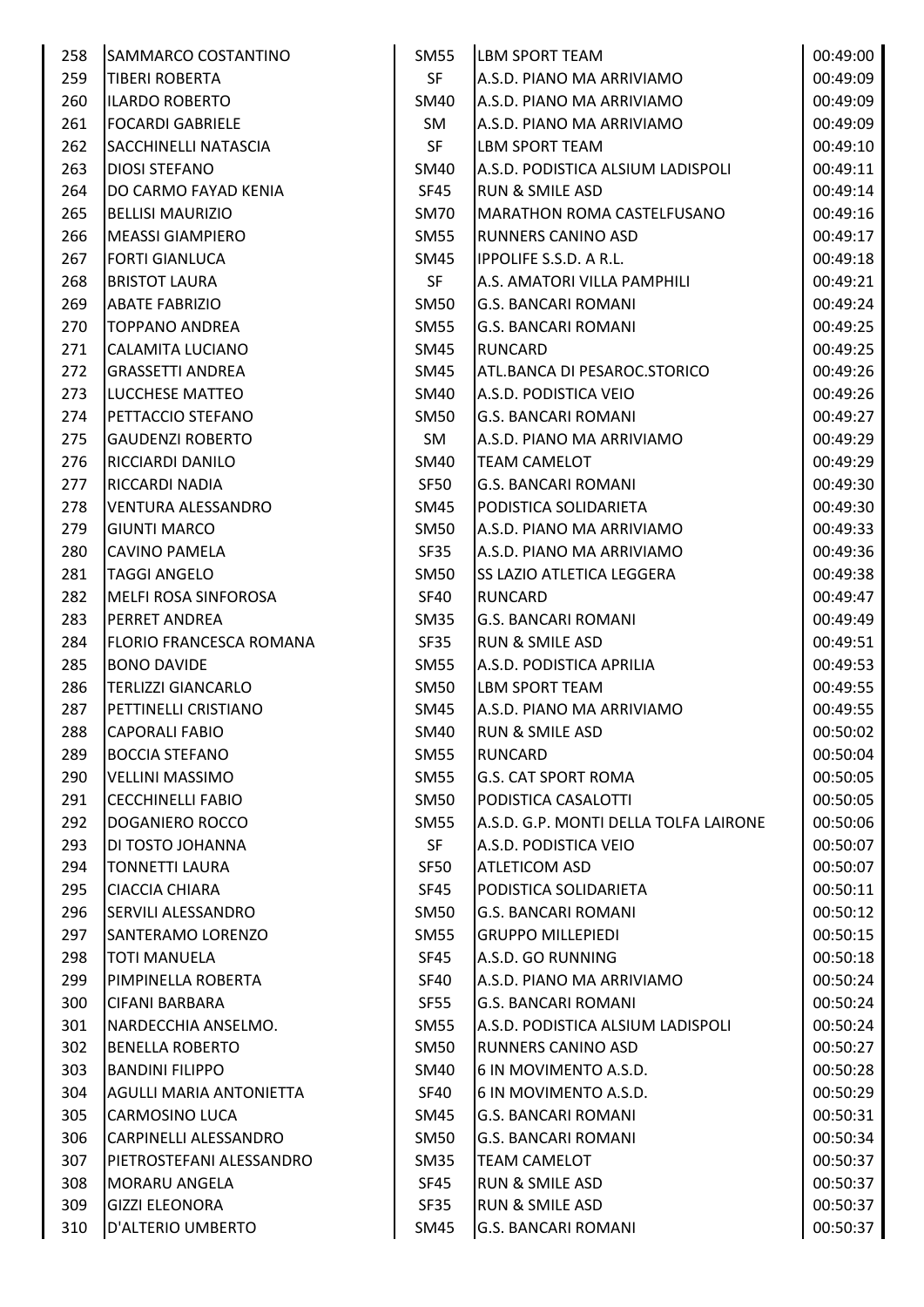| 311 | <b>CUCCURULLO FRANCESCO</b> | SM55             | X-SOLID SPORT LAB ASD              | 00:50:37 |
|-----|-----------------------------|------------------|------------------------------------|----------|
| 312 | D'ALICANDRO NOEMI           | <b>SF</b>        | <b>RUNCARD</b>                     | 00:50:39 |
| 313 | <b>CARLOMAGNO ANDREA</b>    | <b>SM50</b>      | <b>CALCATERRA SPORT ASD</b>        | 00:50:39 |
| 314 | <b>TANZILLO RAFFAELE</b>    | <b>SM45</b>      | <b>G.S. BANCARI ROMANI</b>         | 00:50:40 |
| 315 | <b>SORIANI FEDERICA</b>     | SF50             | A.S.D. RINCORRO                    | 00:50:46 |
| 316 | <b>FERRANTINI SEVERINA</b>  | SF60             | <b>GRUPPO MILLEPIEDI</b>           | 00:50:47 |
| 317 | <b>VERNILE ALESSANDRO</b>   | SM <sub>35</sub> | A.S.D. CAFFARELLA RUNNERS          | 00:50:51 |
| 318 | <b>CROBU GIUSEPPINO</b>     | <b>SM65</b>      | PODISTICA SOLIDARIETA              | 00:50:53 |
| 319 | <b>GIOVANNI CURCI</b>       | SM60             | A.S.D.G.S. CERVETERI RUNNERS       | 00:50:56 |
| 320 | <b>MARSILI GIORDANA</b>     | <b>SF40</b>      | <b>RUNCARD</b>                     | 00:50:56 |
| 321 | <b>CRUCIANI LORENZO</b>     | <b>SM35</b>      | <b>RUNCARD</b>                     | 00:50:56 |
|     |                             |                  |                                    |          |
| 322 | <b>MASSI RITA</b>           | SF50             | <b>GRUPPO MILLEPIEDI</b>           | 00:50:58 |
| 323 | PICCIRILLO GIAN FELICE      | <b>SM40</b>      | A.S.D. PIANO MA ARRIVIAMO          | 00:51:00 |
| 324 | <b>GRAZIANI DANIELE</b>     | <b>SM35</b>      | A.S.D. GO RUNNING                  | 00:51:02 |
| 325 | <b>MACCHIA LUCIO</b>        | <b>SM55</b>      | A.S.D. PODISTICA PRIMAVALLE        | 00:51:03 |
| 326 | <b>GIANGIULIO WALTER</b>    | <b>SM40</b>      | VILLA AURELIA SPORTING CLUB        | 00:51:12 |
| 327 | <b>GIANNETTI MARCO</b>      | SM40             | VILLA AURELIA SPORTING CLUB        | 00:51:12 |
| 328 | ARTEAGA MARIA MARIELA       | <b>SF40</b>      | ASD ATLETICO MONTEROTONDO          | 00:51:13 |
| 329 | <b>ANNESSI FABIO</b>        | <b>SM50</b>      | PODISTICA CASALOTTI                | 00:51:18 |
| 330 | MASTROLEMBO BARNA SANDRO    | <b>SM35</b>      | <b>LBM SPORT TEAM</b>              | 00:51:22 |
| 331 | <b>RICCI ALESSANDRA</b>     | SF45             | LBM SPORT TEAM                     | 00:51:22 |
| 332 | LAUREANO LEON EDER FREED    | <b>SM55</b>      | <b>RUN &amp; SMILE ASD</b>         | 00:51:22 |
| 333 | DI LEONARDO EMILIANO        | <b>SM50</b>      | <b>G.S. BANCARI ROMANI</b>         | 00:51:31 |
| 334 | <b>PERELLI FABRIZIO</b>     | <b>SM50</b>      | X-SOLID SPORT LAB ASD              | 00:51:36 |
| 335 | DELL'AQUILA ILARIA          | SF40             | X-SOLID SPORT LAB ASD              | 00:51:37 |
| 336 | <b>DE SIMONE CHIARA</b>     | SF35             | A.S.D. PIANO MA ARRIVIAMO          | 00:51:37 |
| 337 | <b>TIRABASSI SARA</b>       | SF40             | <b>RUN &amp; SMILE ASD</b>         | 00:51:39 |
| 338 | <b>VENTURINO ALESSIO</b>    | <b>SM45</b>      | A.S.D. PODISTICA VEIO              | 00:51:40 |
| 339 | <b>CONTI MAURIZIO</b>       | <b>SM60</b>      | <b>RUN &amp; SMILE ASD</b>         | 00:51:42 |
| 340 | <b>AMELI GIANCARLO</b>      | <b>SM45</b>      | <b>VILLA AURELIA SPORTING CLUB</b> | 00:51:44 |
| 341 | DE PASQUALE ALESSANDRO      | SM40             | A.S.D. ATLETICA ZAGAROLO           | 00:51:44 |
| 342 | <b>BARBAGALLO FEDERICA</b>  | SF45             | A.S.D. PIANO MA ARRIVIAMO          | 00:51:45 |
| 343 | <b>BIANCHINI EUGENIA</b>    | SF45             | A.S.D. PIANO MA ARRIVIAMO          | 00:51:45 |
| 344 | PALETTA LUCA                | SM45             | A.S.D. RINCORRO                    | 00:51:53 |
| 345 | <b>PROJETTI LINA</b>        | <b>SF60</b>      | PODISTICA POMEZIA A.S.D.           | 00:51:55 |
| 346 | <b>MARTINO DAVIDE</b>       | SM40             | X-SOLID SPORT LAB ASD              | 00:51:57 |
| 347 | SCOGNAMIGLIO MASSIMO        | <b>SM50</b>      | <b>G.S. BANCARI ROMANI</b>         | 00:51:59 |
| 348 | <b>PIMPINELLA FRANCO</b>    | <b>SM70</b>      | <b>LBM SPORT TEAM</b>              | 00:51:59 |
| 349 | <b>MANTARRO DANIELE</b>     | SM40             | <b>LBM SPORT TEAM</b>              | 00:52:03 |
| 350 | <b>CARANCINI AZZURRA</b>    | <b>SF40</b>      | <b>GRUPPO MILLEPIEDI</b>           | 00:52:05 |
| 351 | <b>FANI FABRIZIO</b>        | <b>SM50</b>      | <b>GRUPPO MILLEPIEDI</b>           | 00:52:05 |
| 352 | D'ONOFRIO SAVERIO           | <b>SM35</b>      | <b>RUNCARD</b>                     | 00:52:08 |
| 353 | POMPILI GIOVANNI            | <b>SM65</b>      | <b>S.S. LAZIO ATLETICA LEGGERA</b> | 00:52:09 |
| 354 | <b>RAGNI MORGAN</b>         | <b>SM50</b>      | <b>LBM SPORT TEAM</b>              | 00:52:10 |
|     |                             |                  |                                    |          |
| 355 | <b>GIORDANO SARAH ERMA</b>  | <b>SF40</b>      | <b>G.S. BANCARI ROMANI</b>         | 00:52:11 |
| 356 | <b>AMATUCCI DARIO</b>       | <b>SM60</b>      | <b>ATLETICA PEGASO</b>             | 00:52:13 |
| 357 | DONATI FRANCESCO            | <b>SM35</b>      | A.S.D. PODISTICA ALSIUM LADISPOLI  | 00:52:15 |
| 358 | <b>BONANNI MORENO</b>       | SM40             | A.S.D. PIANO MA ARRIVIAMO          | 00:52:17 |
| 359 | <b>FABI DALILA</b>          | SF40             | <b>RUN &amp; SMILE ASD</b>         | 00:52:22 |
| 360 | VELOCCI CHIARA              | SF35             | ROMATLETICA FOOTWORKS SALARIA      | 00:52:22 |
| 361 | <b>FIORMARINO NICOLA</b>    | <b>SM40</b>      | A.S. DOF AMATORI TURI              | 00:52:23 |
| 362 | <b>MORETTI FRANCO</b>       | SM45             | A.S.D. GO RUNNING                  | 00:52:30 |
| 363 | <b>MUSCIANESE SARA</b>      | SF35             | ASD ATLETICO MONTEROTONDO          | 00:52:42 |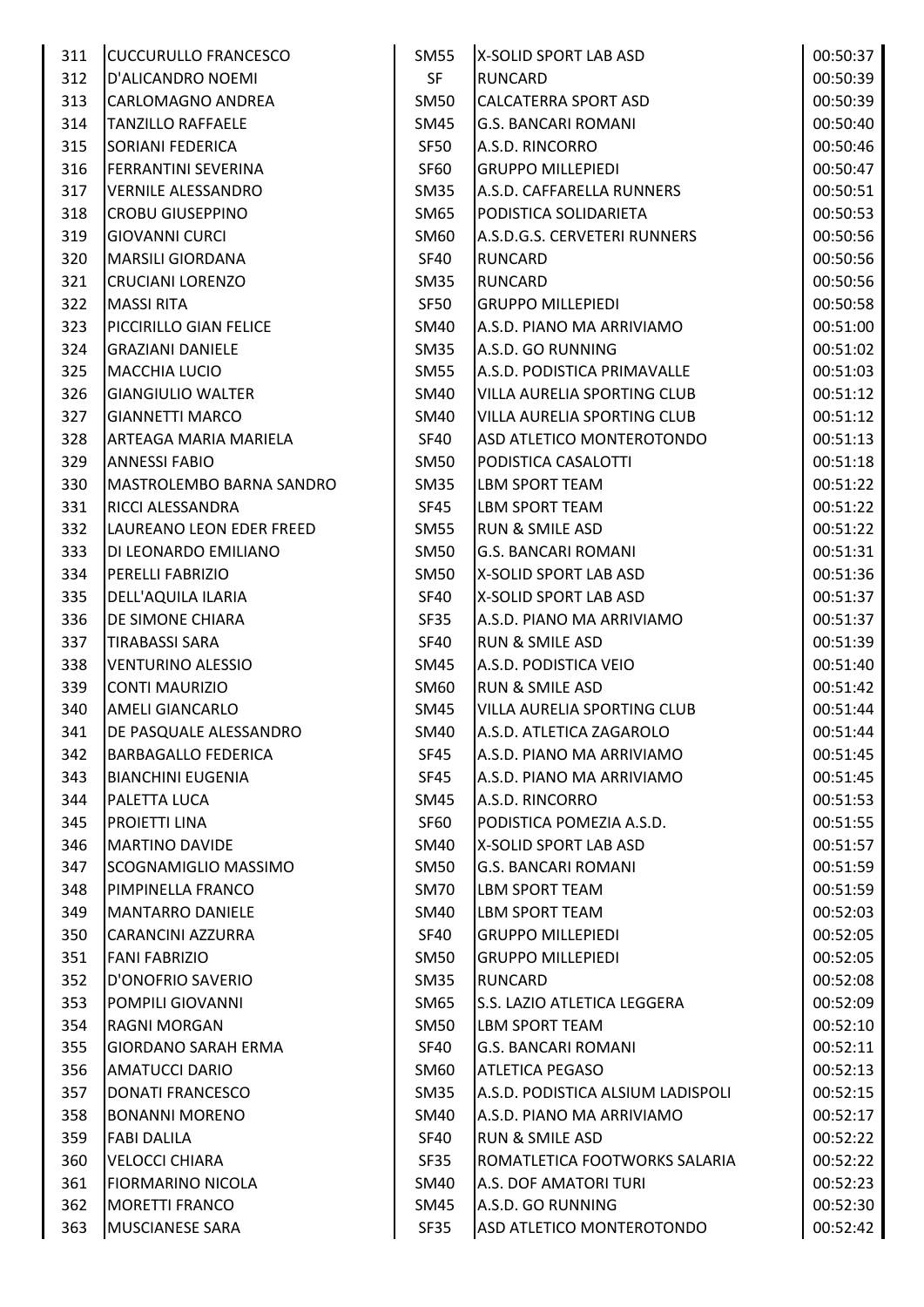| 364 | <b>COGNINI GIOVANNI</b>        | <b>SM35</b> | ASD ATLETICO MONTEROTONDO             | 00:52:43 |
|-----|--------------------------------|-------------|---------------------------------------|----------|
| 365 | <b>IACONO IVANO</b>            | <b>SM35</b> | LBM SPORT TEAM                        | 00:52:45 |
| 366 | DI GIROLAMO VALERIO            | SM40        | <b>G.S. BANCARI ROMANI</b>            | 00:52:47 |
| 367 | ANELLO PASQUALINO              | SM45        | A.S.D. PI8 RUNNING                    | 00:53:00 |
| 368 | DE LISIO ROMINA                | <b>SF50</b> | A.S. AMATORI VILLA PAMPHILI           | 00:53:00 |
| 369 | <b>GAGLIARDI ALFREDO</b>       | SM45        | A.S.D. VEGAN POWER TEAM               | 00:53:02 |
| 370 | PUCCIOTTI ANDREA               | SM45        | POLISPORTIVA MONTALTO ASD             | 00:53:03 |
| 371 | <b>BERNABEI SIMONE</b>         | <b>SM35</b> | A.S.D. PODISTICA ALSIUM LADISPOLI     | 00:53:04 |
| 372 | <b>CARLETTI AUGUSTO</b>        | SM60        | A.S.D. PIANO MA ARRIVIAMO             | 00:53:07 |
| 373 | AGIBALOVA EVGENIIA NIKOLAEVNA  | SF35        | LBM SPORT TEAM                        | 00:53:08 |
| 374 | <b>TENORIO JOHN MICHEAL</b>    | SM          | <b>RUNCARD</b>                        | 00:53:10 |
| 375 | <b>FORLANI VALENTINA</b>       | SF40        | RUN & SMILE ASD                       | 00:53:11 |
| 376 | ROSCIOLI FABIANO               | <b>SM50</b> | <b>RUN &amp; SMILE ASD</b>            | 00:53:12 |
| 377 | D'AMICO LEONARDO               | <b>SM50</b> | A.S.D. PIANO MA ARRIVIAMO             | 00:53:24 |
| 378 | CARIA MASSIMO                  | <b>SM50</b> | <b>G.S. BANCARI ROMANI</b>            | 00:53:28 |
| 379 | DI FRUSCIO VINCENZO            | SM60        | PODISTICA CASALOTTI                   | 00:53:31 |
| 380 | LICCIARDI MICAELA              | <b>SF</b>   | A.S.D. PIANO MA ARRIVIAMO             | 00:53:38 |
| 381 | <b>CORONA ARIANNA</b>          | SF35        | LBM SPORT TEAM                        | 00:53:40 |
| 382 | LIVI FEDERICA                  | <b>SF</b>   | A.S.D. PIANO MA ARRIVIAMO             | 00:53:40 |
| 383 | <b>GARGIULLI GIORGIA</b>       | SF35        | A.S.D. G.P. MONTI DELLA TOLFA LAIRONE | 00:53:41 |
| 384 | <b>SERPI ANTONIO</b>           | SM65        | <b>ASD ENEA</b>                       | 00:53:42 |
| 385 | <b>BRUSCHETTI LEONARDO</b>     | <b>SM50</b> | X-SOLID SPORT LAB ASD                 | 00:53:45 |
| 386 | <b>CARLONI LORIS</b>           | SM45        | RUN & SMILE ASD                       | 00:53:46 |
| 387 | ORRU STEFANIA                  | SF45        | <b>RUN &amp; SMILE ASD</b>            | 00:53:51 |
| 388 | <b>SANTUCCI EMANUELE</b>       | <b>SM40</b> | <b>RUNCARD</b>                        | 00:54:07 |
| 389 | <b>CATTIVELLI PIER GIORGIO</b> | <b>SM40</b> | RUNCARD                               | 00:54:09 |
| 390 | VISCHETTI ALESSANDRO           | <b>SM35</b> | A.S.D. PIANO MA ARRIVIAMO             | 00:54:11 |
| 391 | LALA ADRIANA JOANNA            | <b>SF40</b> | A.S.D. PIANO MA ARRIVIAMO             | 00:54:11 |
| 392 | <b>SINDONI SALVATORE</b>       | <b>SM35</b> | <b>RUNCARD</b>                        | 00:54:12 |
| 393 | <b>PUGLIESE SERGIO</b>         | SM60        | <b>G.S. BANCARI ROMANI</b>            | 00:54:15 |
| 394 | <b>GALATIOTO SALVATORE</b>     | <b>SM55</b> | A.S.D. GO RUNNING                     | 00:54:16 |
| 395 | MECCIA ALESSANDRO              | SM40        | A.S.D. PIANO MA ARRIVIAMO             | 00:54:17 |
| 396 | <b>NICOLUSSI RAFFAELE</b>      | SM45        | A.S.D. PIANO MA ARRIVIAMO             | 00:54:19 |
| 397 | <b>OTTAVIANI MANUEL</b>        | SM35        | <b>RUNCARD</b>                        | 00:54:24 |
| 398 | <b>RUGGERI STEFANO</b>         | <b>SM55</b> | PASSO CAPPONI ASD                     | 00:54:25 |
| 399 | <b>NEGRONI NICOLA</b>          | <b>SM50</b> | PASSO CAPPONI ASD                     | 00:54:25 |
| 400 | <b>MORESCHI GIUSEPPE</b>       | <b>SM50</b> | ATHLETICA VATICANA A.S.D.             | 00:54:34 |
| 401 | <b>LAZZERINI GAETANO</b>       | SM60        | A.S.D. ESERCITO CECCHIGNOLA           | 00:54:41 |
| 402 | BARABUCCI NAZZARENO            | <b>SM45</b> | A.S.D. PIANO MA ARRIVIAMO             | 00:54:41 |
| 403 | PANNONE GELSOMINA              | SF35        | POLISPORTIVA MONTALTO ASD             | 00:54:50 |
| 404 | <b>FEDELE PAOLO</b>            | SM65        | <b>G.S. BANCARI ROMANI</b>            | 00:54:50 |
| 405 | PARISI NICOLA MARCELLO         | <b>SM50</b> | A.S.D. RINCORRO                       | 00:54:50 |
| 406 | LABRICCIOSA MARIO              | SM65        | IT MARATHON CLUB                      | 00:54:55 |
| 407 | <b>ARMILLEI MASCIA</b>         | <b>SF45</b> | A.S.D. G.P. MONTI DELLA TOLFA LAIRONE | 00:54:58 |
| 408 | PATARINI FRANCESCA             | <b>SF</b>   | A.S.D. GO RUNNING                     | 00:54:58 |
| 409 | CARONIA MARIA GRAZIA           | SF60        | <b>RUN &amp; SMILE ASD</b>            | 00:55:01 |
| 410 | <b>CICCARELLI MARCELLO</b>     | <b>SM50</b> | <b>RUNCARD</b>                        | 00:55:02 |
| 411 | LOCANTO ROSSANA                | SF50        | A.S.D. PIANO MA ARRIVIAMO             | 00:55:04 |
| 412 | <b>GEMELLI LUCA</b>            | SM45        | A.S.D. PIANO MA ARRIVIAMO             | 00:55:05 |
| 413 | <b>MATTIACCI MASSIMILIANO</b>  | <b>SM50</b> | A.S.D. PIANO MA ARRIVIAMO             | 00:55:05 |
| 414 | D'ERCOLE MAURIZIO              | <b>SM55</b> | <b>ATLETICA PEGASO</b>                | 00:55:12 |
| 415 | PANZETTA GIANLUCA              | <b>SM50</b> | RUN & SMILE ASD                       | 00:55:13 |
| 416 | <b>GEISBERGER MONIKA</b>       | SF50        | PODISTICA POMEZIA A.S.D.              | 00:55:17 |
|     |                                |             |                                       |          |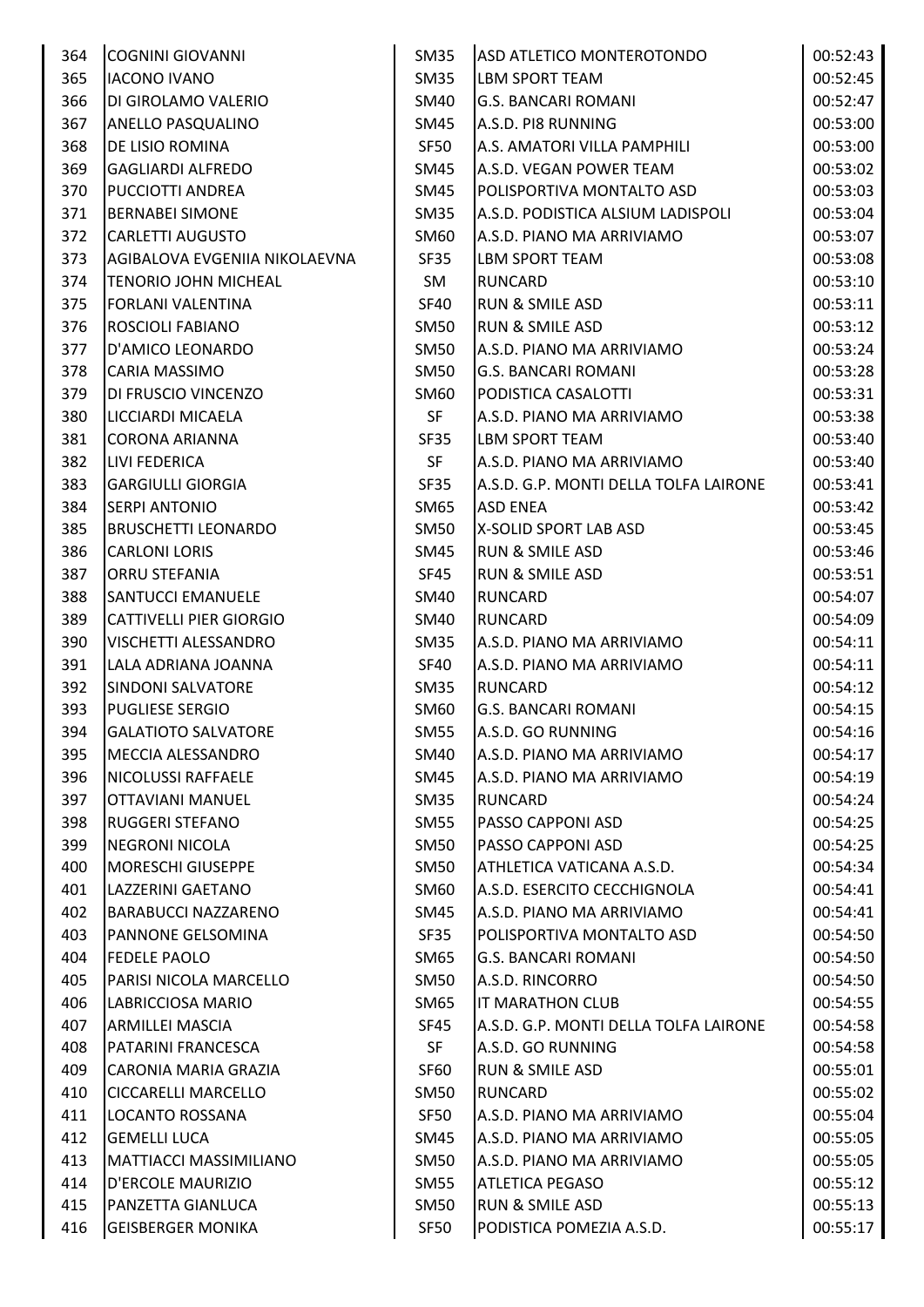| 417 | LA MONTAGNA CLEMENTE        | SM60        | <b>GRUPPO MILLEPIEDI</b>              | 00:55:17 |
|-----|-----------------------------|-------------|---------------------------------------|----------|
| 418 | <b>MANZINI RICCARDO</b>     | <b>SM50</b> | PODISTICA POMEZIA A.S.D.              | 00:55:17 |
| 419 | <b>BLASI MAURIZIO</b>       | <b>SM55</b> | PODISTICA CASALOTTI                   | 00:55:17 |
| 420 | DE CESARE DEBORA            | <b>SF50</b> | <b>CALCATERRA SPORT ASD</b>           | 00:55:18 |
| 421 | <b>STRIPE JENNIFER KATE</b> | <b>SF40</b> | PUROSANGUE ATHLETICS CLUB             | 00:55:19 |
| 422 | <b>TURCO MARIA LAURA</b>    | SF60        | <b>G.S. BANCARI ROMANI</b>            | 00:55:20 |
| 423 | <b>CLEMA LUCIA</b>          | SF45        | FORUM SPORT CENTER SSD SRL            | 00:55:21 |
| 424 | <b>VIRGILI LAMBERTO</b>     | <b>SM55</b> | S.S. LAZIO ATLETICA LEGGERA           | 00:55:24 |
| 425 | <b>MAGNAGO LISA</b>         | SF45        | A.S.D. PIANO MA ARRIVIAMO             | 00:55:26 |
| 426 | <b>VITALI AMLETO</b>        | <b>SM50</b> | <b>RUN &amp; SMILE ASD</b>            | 00:55:27 |
| 427 | DE ANGELIS CLAUDIO          | SM40        | A.S.D. CAFFARELLA RUNNERS             | 00:55:28 |
| 428 | <b>ROSSI FRANCESCA</b>      | <b>SF</b>   | A.S.D. GO RUNNING                     | 00:55:29 |
| 429 | <b>COTTONE FELICE</b>       | <b>SM35</b> | ASD L.I.P.A. ATLETICA ALCAMO          | 00:55:31 |
| 430 | RONCHETTI NATALINO          | <b>SM70</b> | <b>ASD ENEA</b>                       | 00:55:31 |
| 431 | <b>SACCONE MARCO</b>        | <b>SM55</b> | A.S.D. PIANO MA ARRIVIAMO             | 00:55:39 |
| 432 | <b>MARATEA DANIELA</b>      | SF55        | A.S.D. PIANO MA ARRIVIAMO             | 00:55:39 |
| 433 | <b>ATTISANI LUCA</b>        | SM45        | A.S.D. PIANO MA ARRIVIAMO             | 00:55:48 |
| 434 | <b>CRUDELE ALESSANDRA</b>   | <b>SF45</b> | <b>RUN &amp; SMILE ASD</b>            | 00:55:55 |
| 435 | <b>BOLOGNESI MAURO</b>      | SM45        | <b>G.S. BANCARI ROMANI</b>            | 00:56:02 |
| 436 | CAPALBO LAURA               | SF35        | A.S.D. RINCORRO                       | 00:56:07 |
| 437 | <b>GIACOMETTI DANIELA</b>   | SF50        | <b>CALCATERRA SPORT ASD</b>           | 00:56:08 |
| 438 | <b>CIRCELLI VANIA</b>       | SF45        | X-SOLID SPORT LAB ASD                 | 00:56:11 |
| 439 | <b>MATINONG MARIDEL</b>     | <b>SF40</b> | ASD GLI AMICI DI MARCELLO             | 00:56:20 |
| 440 | LOBRACE GAETANO             | SM65        | <b>G.S. BANCARI ROMANI</b>            | 00:56:22 |
| 441 | DI PASQUALE VINCENZO        | SM45        | <b>G.S. BANCARI ROMANI</b>            | 00:56:28 |
| 442 | <b>SCIROCCHI FRANCESCA</b>  | SF45        | POLISPORTIVA MONTALTO ASD             | 00:56:30 |
| 443 | PRIORESCHI PATRIZIA         | SF55        | A.S.D. PODISTICA VEIO                 | 00:56:32 |
| 444 | <b>ROSSI RICCARDO</b>       | SM40        | A.S.D. PI8 RUNNING                    | 00:56:33 |
| 445 | <b>SERRU EMILIANO</b>       | SM45        | A.S.D. CAFFARELLA RUNNERS             | 00:56:35 |
| 446 | PIERGALLINI STEFANO         | <b>SM50</b> | 992 RUNNING ASD                       | 00:56:41 |
| 447 | <b>TOMASSINI ALESSIA</b>    | <b>SF50</b> | <b>G.S. BANCARI ROMANI</b>            | 00:56:44 |
| 448 | <b>ALFANO VINCENZO</b>      | SM65        | <b>G.S. BANCARI ROMANI</b>            | 00:56:44 |
| 449 | <b>MASINI MATILDE</b>       | <b>SF55</b> | <b>G.S. BANCARI ROMANI</b>            | 00:56:48 |
| 450 | <b>CALANDRO FRANCESCO</b>   | SM40        | A.S.D. PI8 RUNNING                    | 00:56:49 |
| 451 | <b>MARCHETTI CLAUDIA</b>    | <b>SF50</b> | PODISTICA SOLIDARIETA                 | 00:56:50 |
| 452 | <b>PROIETTI FABRIZIO</b>    | SM65        | FORUM SPORT CENTER SSD SRL            | 00:56:52 |
| 453 | ROMITTI PAOLO               | SM60        | A.S.D. ATLETICA FRASCATI              | 00:56:52 |
| 454 | <b>BALLACCI EMANUELE</b>    | SM35        | A.S.D. VEGAN POWER TEAM               | 00:56:53 |
| 455 | <b>FIORUCCI FAUSTO</b>      | SM65        | A.S.D. G.P. MONTI DELLA TOLFA LAIRONE | 00:56:56 |
| 456 | <b>CECCARELLI RITA</b>      | SF60        | A.S.D. G.P. MONTI DELLA TOLFA LAIRONE | 00:56:56 |
| 457 | <b>MINANDRI MAURO</b>       | SM55        | A.S.D. G.P. MONTI DELLA TOLFA LAIRONE | 00:56:56 |
| 458 | LA PIANA GIUSEPPE           | <b>SM35</b> | <b>RUNCARD</b>                        | 00:57:05 |
| 459 | <b>BELLABARBA ROBERTO</b>   | <b>SM50</b> | <b>LIBERO</b>                         | 00:57:05 |
| 460 | <b>CARONTI MASSIMILIANO</b> | SM50        | <b>RUNCARD</b>                        | 00:57:05 |
| 461 | <b>CONTI GIANLUCA</b>       | <b>SM55</b> | <b>RUN &amp; SMILE ASD</b>            | 00:57:10 |
| 462 | <b>MICCIONI SIMONE</b>      | <b>SM55</b> | <b>ASD SPARTAN SPORT ACADEMY</b>      | 00:57:14 |
| 463 | PAGLIUCA ANTONIO            | SM60        | A.S.D. PODISTICA APRILIA              | 00:57:28 |
| 464 | LORUSSO MAURO               | SM65        | A.S.D. G.P. MONTI DELLA TOLFA LAIRONE | 00:57:29 |
| 465 | <b>FRAZZETTA MARIO</b>      | SM60        | A.S.D. PODISTICA ALSIUM LADISPOLI     | 00:57:39 |
| 466 | RICALZONE RICCARDO          | <b>SM50</b> | A.S.D. PODISTICA ALSIUM LADISPOLI     | 00:57:39 |
| 467 | PASSA MAURIZIO              | <b>SM50</b> | <b>G.S. BANCARI ROMANI</b>            | 00:57:49 |
| 468 | <b>MARCHI DAVIDE</b>        | SM45        | PODISTICA CASALOTTI                   | 00:57:50 |
| 469 | ARMILLEI CRISTINA           | SF50        | A.S.D. G.P. MONTI DELLA TOLFA LAIRONE | 00:57:57 |
|     |                             |             |                                       |          |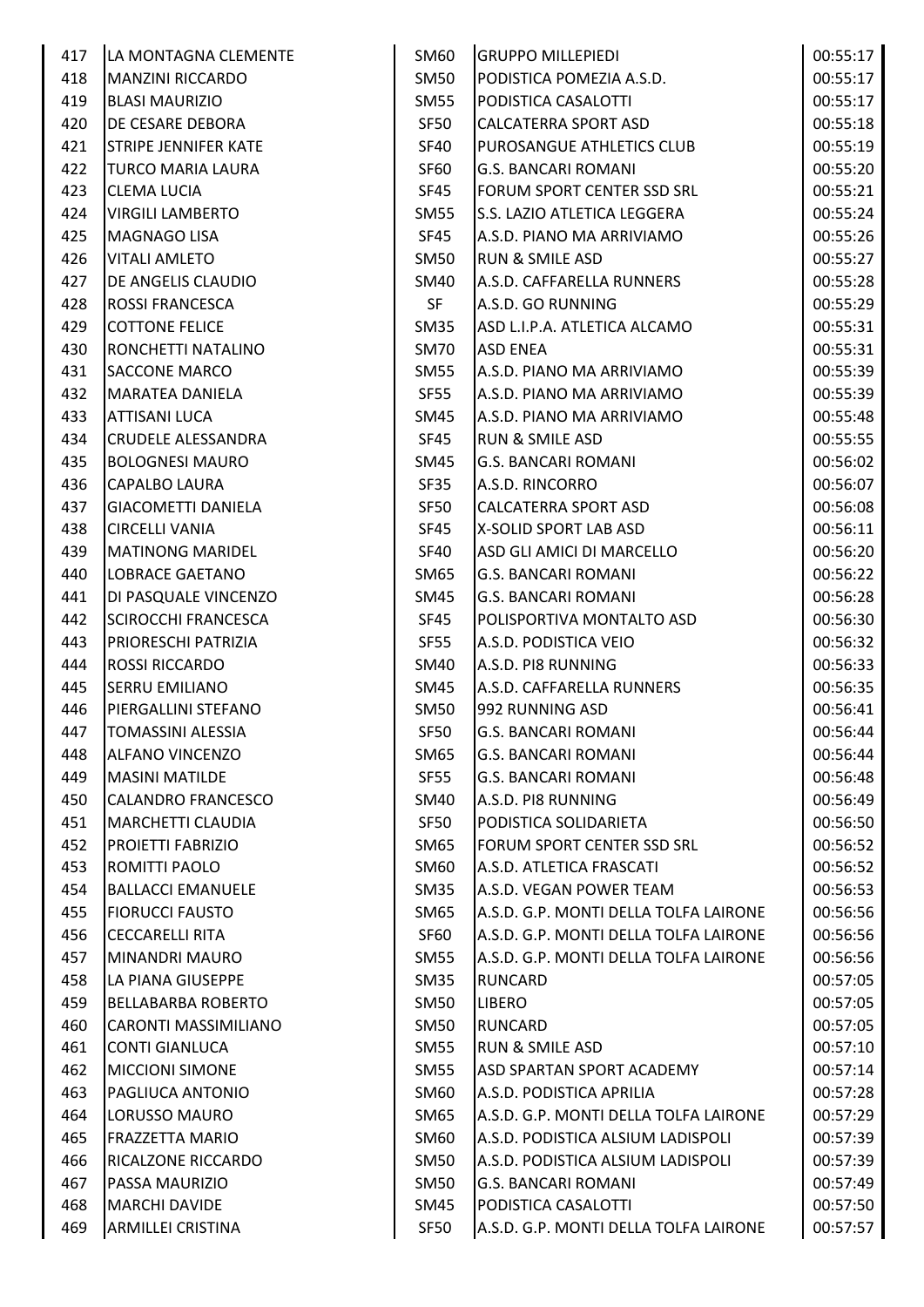| 470 | <b>DI SANTE ROBERTO</b>        | SM60        | <b>ATL. TUSCULUM</b>                  | 00:57:59 |
|-----|--------------------------------|-------------|---------------------------------------|----------|
| 471 | <b>COLLIN WIM</b>              | SM45        | ATHLETICA VATICANA A.S.D.             | 00:58:02 |
| 472 | <b>CASTELLANO VITO</b>         | <b>SM35</b> | <b>G.S. BANCARI ROMANI</b>            | 00:58:04 |
| 473 | ADINOLFI FRANCESCA ROMANA      | <b>SF</b>   | A.S.D. RINCORRO                       | 00:58:04 |
| 474 | <b>SEVERA TONINO</b>           | <b>SM55</b> | <b>RUN &amp; SMILE ASD</b>            | 00:58:05 |
| 475 | CALO' FULVIO                   | <b>SM50</b> | A.S.D. ATLETICA SABAUDIA              | 00:58:14 |
| 476 | <b>ALESSANDRONI ALESSANDRO</b> | SM50        | A.S.D. PIANO MA ARRIVIAMO             | 00:58:14 |
| 477 | PAIELLA SILVIA                 | <b>SF45</b> | <b>RUNCARD</b>                        | 00:58:21 |
| 478 | <b>ARIGONI FABIO</b>           | SM40        | ALTO LAZIO A.S.D.                     | 00:58:25 |
| 479 | <b>GALANTE SABRINA</b>         | <b>SF55</b> | A.S.D. PODISTICA PRIMAVALLE           | 00:58:29 |
| 480 | <b>BELA' SARA</b>              | SF40        | <b>G.S. BANCARI ROMANI</b>            | 00:58:32 |
| 481 | DI POCE MARIA GRAZIA           | SF50        | A.S.D. PIANO MA ARRIVIAMO             | 00:58:34 |
| 482 | PIETRELLA FRANCESCO            | <b>SM55</b> | A.S.D. PIANO MA ARRIVIAMO             | 00:58:36 |
| 483 | <b>SERRATORE CARMELA</b>       | <b>SF45</b> | <b>RUNCARD</b>                        | 00:58:36 |
| 484 | SAMMARTANO MASSIMO             | <b>SM40</b> | <b>RUNCARD</b>                        | 00:58:39 |
| 485 | <b>RICCI FRANCESCA</b>         | <b>SF</b>   | A.S.D. RINCORRO                       | 00:58:41 |
| 486 | <b>GHERARDINI SERENA</b>       | <b>SF45</b> | A.S.D. PODISTICA VEIO                 | 00:58:42 |
| 487 | <b>BARUCCI VALERIA</b>         | <b>SF55</b> | <b>G.S. BANCARI ROMANI</b>            | 00:58:46 |
| 488 | <b>VIOLANTE SEBASTIANO</b>     | SM45        | <b>G.S. BANCARI ROMANI</b>            | 00:58:51 |
| 489 | <b>COMPARELLI MONICA</b>       | <b>SF45</b> | 6 IN MOVIMENTO A.S.D.                 | 00:58:54 |
| 490 | CORSALETTI FRANCESCA ROMANA    | <b>SF50</b> | <b>RUN &amp; SMILE ASD</b>            | 00:58:54 |
| 491 | ROMANO GRAZIANO                | SM45        | <b>G.S. BANCARI ROMANI</b>            | 00:59:05 |
| 492 | MANDIROLA NADIA ANGELA         | <b>SF55</b> | RUN & SMILE ASD                       | 00:59:15 |
| 493 | SCARDACI CHIARA AGATA MARCELL  | <b>SF50</b> | <b>RUN &amp; SMILE ASD</b>            | 00:59:16 |
| 494 | <b>CAPARRUCCI GIORGIA</b>      | SF          | A.S.D. PIANO MA ARRIVIAMO             | 00:59:18 |
| 495 | <b>TORRI SERGIO</b>            | SM60        | A.S.D. G.P. MONTI DELLA TOLFA LAIRONE | 00:59:21 |
| 496 | <b>CUPPONE SONIA</b>           | <b>SF55</b> | <b>G.S. BANCARI ROMANI</b>            | 00:59:23 |
| 497 | <b>NUGARI PAOLO</b>            | <b>SM75</b> | VILLA AURELIA SPORTING CLUB           | 00:59:28 |
| 498 | <b>SIRTOLI PIERGIORGIO</b>     | <b>SM50</b> | RUN & SMILE ASD                       | 00:59:29 |
| 499 | <b>RUFFA FRANCESCA</b>         | SF45        | FORUM SPORT CENTER SSD SRL            | 00:59:32 |
| 500 | <b>PAOLINO GIUSEPPE</b>        | <b>SM50</b> | <b>G.S. BANCARI ROMANI</b>            | 00:59:33 |
| 501 | <b>SILVESTRI MAURIZIO</b>      | <b>SM70</b> | S.S. LAZIO ATLETICA LEGGERA           | 00:59:54 |
| 502 | <b>CONTERNO SABRINA</b>        | SF50        | 6 IN MOVIMENTO A.S.D.                 | 00:59:59 |
| 503 | <b>CORRADO DANIELA</b>         | <b>SF55</b> | 6 IN MOVIMENTO A.S.D.                 | 01:00:00 |
| 504 | <b>CONSALVI NATALIZIA</b>      | <b>SF40</b> | <b>RUN &amp; SMILE ASD</b>            | 01:00:05 |
| 505 | <b>TISSI EMANUELA</b>          | SF45        | <b>RUN &amp; SMILE ASD</b>            | 01:00:07 |
| 506 | <b>TRAVAGLINI FRANCESCO</b>    | SM45        | A.S.D. PIANO MA ARRIVIAMO             | 01:00:11 |
| 507 | <b>CECCOLI LAURA</b>           | SF50        | A.S.D. PIANO MA ARRIVIAMO             | 01:00:11 |
| 508 | <b>LORI FRANCESCA</b>          | <b>SF45</b> | ATHLETICA VATICANA A.S.D.             | 01:00:14 |
| 509 | <b>ANDREOLI VALERIA</b>        | SF45        | <b>ATLETICA PEGASO</b>                | 01:00:19 |
| 510 | <b>WESTON PAUL</b>             | SM65        | ATHLETICA VATICANA A.S.D.             | 01:00:27 |
| 511 | <b>SABATINI GIORGIA</b>        | SF40        | <b>RUN &amp; SMILE ASD</b>            | 01:00:29 |
| 512 | <b>ANTONELLI FABIO</b>         | <b>SM55</b> | A.S.D. PODISTICA PRIMAVALLE           | 01:00:29 |
| 513 | <b>GIULIANI EMANUELE</b>       | SM40        | <b>RUN &amp; SMILE ASD</b>            | 01:00:29 |
| 514 | <b>CORVINO TIZIANA</b>         | SF45        | <b>RUN &amp; SMILE ASD</b>            | 01:00:41 |
| 515 | DE PAOLIS LEONARDO             | SM60        | X-SOLID SPORT LAB ASD                 | 01:00:48 |
| 516 | <b>COLLICENZA GIULIANA</b>     | SF60        | <b>RUN &amp; SMILE ASD</b>            | 01:00:58 |
| 517 | <b>ANDRIAN RICCARDO</b>        | SM45        | <b>ASD ERM SPORT</b>                  | 01:01:01 |
| 518 | DI FELICE ANNAMARIA            | SF65        | ATL. MONTE MARIO                      | 01:01:13 |
| 519 | DE ZULIANI ALESSANDRO          | <b>SM50</b> | A.S.D. PIANO MA ARRIVIAMO             | 01:01:15 |
| 520 | RIZZA ROSALBA                  | SF40        | <b>RUN &amp; SMILE ASD</b>            | 01:01:21 |
| 521 | QUACQUARELLI FABIO MASSIMO     | <b>SM50</b> | <b>RUN &amp; SMILE ASD</b>            | 01:01:21 |
| 522 | <b>TECCA CRISTINA</b>          | <b>SF50</b> | A.S.D. RINCORRO                       | 01:01:27 |
|     |                                |             |                                       |          |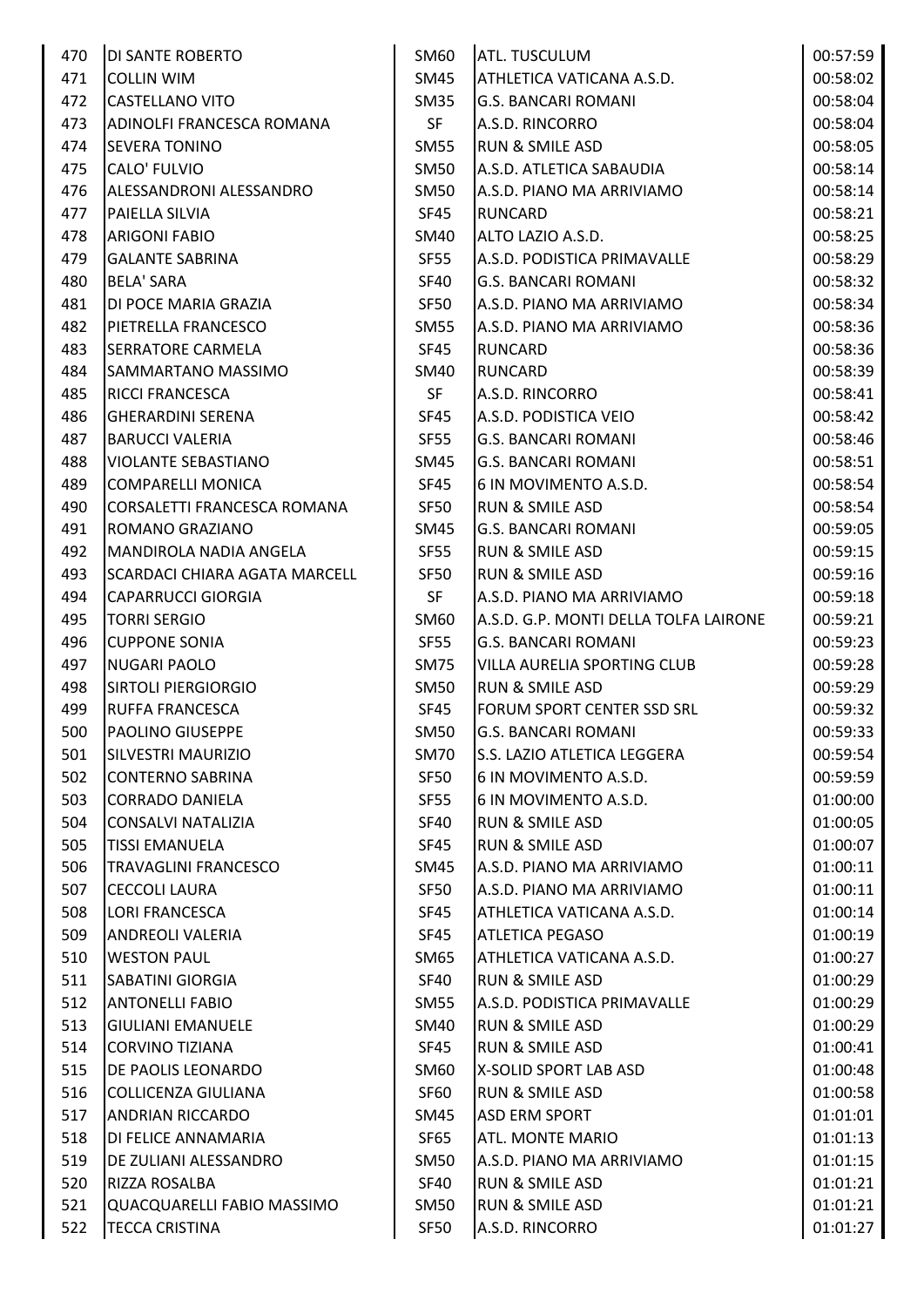| 523 | <b>VERDUCHI MARCO</b>      | <b>SM55</b> | <b>G.S. BANCARI ROMANI</b>            | 01:01:42 |
|-----|----------------------------|-------------|---------------------------------------|----------|
| 524 | <b>SARTO GIANLUCA</b>      | <b>SM50</b> | <b>G.S. BANCARI ROMANI</b>            | 01:01:42 |
| 525 | ZAMPARELLI CARLOTTA        | SF55        | PODISTICA SOLIDARIETA                 | 01:01:42 |
| 526 | <b>LANCIONI MILKO</b>      | SM40        | A.S.D. G.P. MONTI DELLA TOLFA LAIRONE | 01:01:49 |
| 527 | <b>MAZZIERI SARA</b>       | <b>SF40</b> | A.S.D. PIANO MA ARRIVIAMO             | 01:01:58 |
| 528 | TENAGLIA LUCA MARIA        | SM          | A.S.D. PIANO MA ARRIVIAMO             | 01:01:58 |
| 529 | <b>BIAGINI FEDERICA</b>    | <b>SF50</b> | A.S.D. PIANO MA ARRIVIAMO             | 01:01:58 |
| 530 | <b>GALASSI MAURO</b>       | SM40        | A.S.D. PIANO MA ARRIVIAMO             | 01:01:59 |
| 531 | <b>SGRISCIA ANGELO</b>     | <b>SM50</b> | A.S.D. G.P. MONTI DELLA TOLFA LAIRONE | 01:01:59 |
| 532 | <b>ANTEI ALESSANDRO</b>    | <b>SM70</b> | A.S.D. CAFFARELLA RUNNERS             | 01:02:49 |
| 533 | <b>LION CRISTINA</b>       | SF50        | A.S.D. PIANO MA ARRIVIAMO             | 01:02:50 |
| 534 | <b>PROIETTI ANDREA</b>     | SM45        | <b>RUN &amp; SMILE ASD</b>            | 01:02:55 |
| 535 | <b>VESPASIANI CLAUDIA</b>  | <b>SF45</b> | <b>RUN &amp; SMILE ASD</b>            | 01:02:55 |
| 536 | DELLA BELLA CARLA          | SF65        | A.S.D. PIANO MA ARRIVIAMO             | 01:03:05 |
| 537 | <b>MARIANI DANIELE</b>     | SM60        | A.S.D. RINCORRO                       | 01:03:06 |
| 538 | <b>ZUENA MARCO</b>         | SM60        | A.S.D. RINCORRO                       | 01:03:06 |
| 539 | <b>FORTE EUGENIO</b>       | <b>SM55</b> | PODISTICA CASALOTTI                   | 01:03:19 |
| 540 | DOMINICI STEFANIA          | SF60        | <b>ATLETICA PEGASO</b>                | 01:03:19 |
| 541 | <b>ALIMONTI CHRISTIAN</b>  | <b>SM40</b> | CALCATERRA SPORT ASD                  | 01:03:54 |
| 542 | <b>SCHIARATURA ALFIERO</b> | SM65        | A.S.D. PODISTICA PRIMAVALLE           | 01:04:02 |
| 543 | PENNATI MONICA             | SF55        | <b>RUNCARD</b>                        | 01:04:40 |
| 544 | DI CESARE SILVIA           | <b>SF40</b> | A.S.D. PIANO MA ARRIVIAMO             | 01:04:50 |
| 545 | <b>CURZI SIMONE</b>        | SM          | A.S.D. PIANO MA ARRIVIAMO             | 01:04:50 |
| 546 | LOMBARDI LUISA             | <b>SF40</b> | A.S.D. PIANO MA ARRIVIAMO             | 01:04:50 |
| 547 | PERRI GIUSEPPE NELLO       | SM60        | A.S.D. PIANO MA ARRIVIAMO             | 01:04:55 |
| 548 | DI PALMA FILOMENA          | SF45        | FORUM SPORT CENTER SSD SRL            | 01:05:02 |
| 549 | <b>SCROCCA ILARIO</b>      | SM60        | FORUM SPORT CENTER SSD SRL            | 01:05:03 |
| 550 | D'AVELLO LOLA              | SF35        | X-SOLID SPORT LAB ASD                 | 01:05:14 |
| 551 | DI LUCA ANNA MARIA         | <b>SF55</b> | PODISTICA SOLIDARIETA                 | 01:05:42 |
| 552 | <b>SERINO GIANPAOLO</b>    | SM40        | A.S.D. PODISTICA APRILIA              | 01:06:07 |
| 553 | <b>TIMPANI LAURA</b>       | <b>SF40</b> | <b>RUNCARD</b>                        | 01:06:09 |
| 554 | <b>GIORGI GIANCARLO</b>    |             | <b>FORUM SPORT CENTER SSD SRL</b>     |          |
| 555 |                            | SM55        | <b>PODISTICA CASALOTTI</b>            | 01:06:14 |
|     | PECORARO CINZIA            | <b>SF50</b> |                                       | 01:06:23 |
| 556 | <b>FOLCARELLI SILVIA</b>   | SF50        | A.S.D. PIANO MA ARRIVIAMO             | 01:06:53 |
| 557 | <b>BELLANTONI VINCENZO</b> | <b>SM55</b> | A.S.D. PIANO MA ARRIVIAMO             | 01:06:53 |
| 558 | <b>TERMINI SABRINA</b>     | SF50        | <b>RUN &amp; SMILE ASD</b>            | 01:07:01 |
| 559 | <b>BULLA LAURA</b>         | SF50        | A.S.D. PODISTICA VEIO                 | 01:07:37 |
| 560 | <b>GASPARI ANNA</b>        | SF45        | <b>G.S. BANCARI ROMANI</b>            | 01:07:58 |
| 561 | PASQUARIELLO RACHELE       | <b>SF40</b> | A.S.D. PIANO MA ARRIVIAMO             | 01:08:00 |
| 562 | PICCOLO STEFANIA           | SF45        | FORUM SPORT CENTER SSD SRL            | 01:08:10 |
| 563 | <b>TAMBURRINI SIMONA</b>   | SF45        | <b>ATLETICOM ASD</b>                  | 01:08:16 |
| 564 | <b>FANTELLI MASSIMO</b>    | SM55        | A.S.D. PIANO MA ARRIVIAMO             | 01:08:17 |
| 565 | <b>RUSSO SALVATORE</b>     | SM60        | A.S.D. PIANO MA ARRIVIAMO             | 01:08:33 |
| 566 | PIASTRA LUANA              | <b>SF55</b> | PODISTICA SOLIDARIETA                 | 01:08:41 |
| 567 | D'ADAMO MARIO              | <b>SM55</b> | <b>LBM SPORT TEAM</b>                 | 01:08:43 |
| 568 | <b>MARIANI BARBARA</b>     | SF50        | <b>GRUPPO MILLEPIEDI</b>              | 01:08:56 |
| 569 | <b>ANTONINI GIANFRANCO</b> | <b>SM55</b> | <b>RUN &amp; SMILE ASD</b>            | 01:09:17 |
| 570 | <b>MELONI MARIA ESTER</b>  | SF50        | <b>RUN &amp; SMILE ASD</b>            | 01:09:17 |
| 571 | <b>SICONOLFI ANNA</b>      | <b>SF65</b> | A.S.D. PIANO MA ARRIVIAMO             | 01:09:19 |
| 572 | <b>SISI CLAUDIO</b>        | SM45        | <b>G.S. BANCARI ROMANI</b>            | 01:09:39 |
| 573 | <b>GRANZAROLO GIORGIO</b>  | <b>SM55</b> | A.S.D. PIANO MA ARRIVIAMO             | 01:09:53 |
| 574 | <b>FERRARI ANTONELLA</b>   | SF60        | A.S.D. PODISTICA APRILIA              | 01:10:52 |
| 575 | <b>CAPRIOTTI GABRIELA</b>  | SF45        | A.S.D. PODISTICA VEIO                 | 01:11:18 |